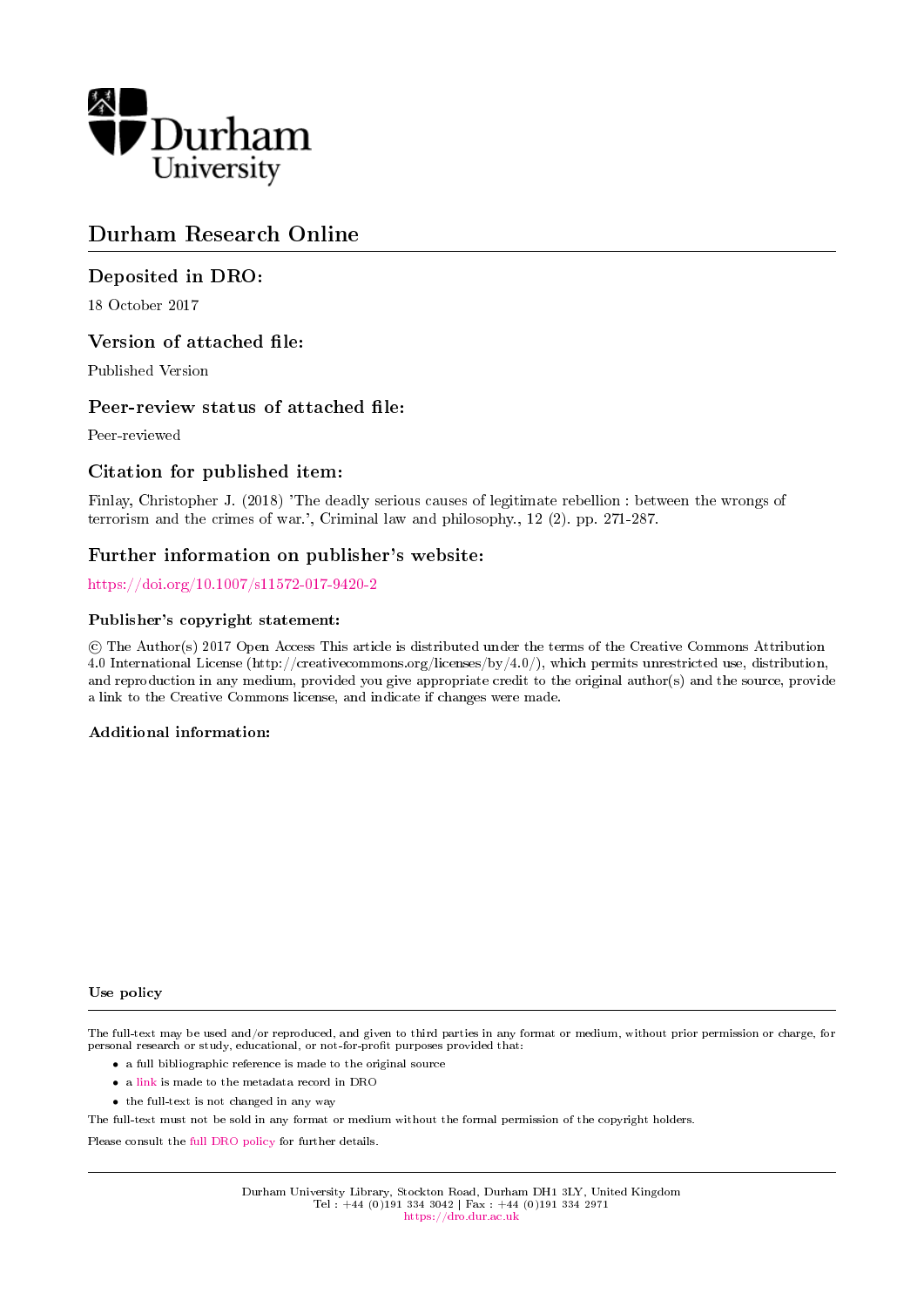ORIGINAL PAPER



# The Deadly Serious Causes of Legitimate Rebellion: Between the Wrongs of Terrorism and the Crimes of War

Christopher J. Finlay<sup>1</sup>

© The Author(s) 2017. This article is an open access publication

Abstract This article challenges the tendency exhibited in arguments by Michael Ignatieff, Jeremy Waldron, and others to treat the Law of Armed Conflict (LOAC) as the only valid moral frame of reference for guiding (and judging) armed rebels with just cause. To succeed, normative language and principles must reflect not only the wrongs of 'terrorism' and war crimes, but also the *rights* of legitimate rebels. However, these do not always correspond to the legal privileges of combatants. Rebels are often unlikely to gain belligerent recognition and might sometimes have strong moral reasons to exceed the rights of regular combatants. Where this gives rise to tensions between morality and the LOAC, a decision is needed to determine which to follow. Setting aside the idea of (a) suppressing just war theory altogether in favour of a more purely regulatory approach to war and (b) reforming law in the direct light of moral theory, I question the attempt by Waldron (among others) (c) to argue that moral weight of the legal conventions at the heart of the LOAC trump any moral reasons there might be for breaching them. Even if noncombatant immunity is, as Waldron suggests, a *deadly serious convention*, I argue that war is justified only if pursued for the sake of *deadly serious causes* which may even be serious enough to oblige agents to break the law. A political theory of the ethics of war is needed (d) to mediate between the moral and legal in such cases where they cannot be reconciled directly.

Keywords Rebellion - Terrorism - Deadly serious conventions - Non-combatant immunity - War crimes - Just war theory - Michael Ignatieff - Jeremy Waldron

An earlier draft of this paper was presented at the annual meeting of the International Studies Association in Atlanta, Georgia, March 2016. I would like to thank my fellow panellists at the conference, Pål Wrange, Jens Bartelson, and Jonathan Parry, for discussion during the conference and both Jens and Alejandro Chehtman for written comments afterwards.

 $\boxtimes$  Christopher J. Finlay cfinlay@usa.net

<sup>&</sup>lt;sup>1</sup> University of Birmingham, Birmingham, UK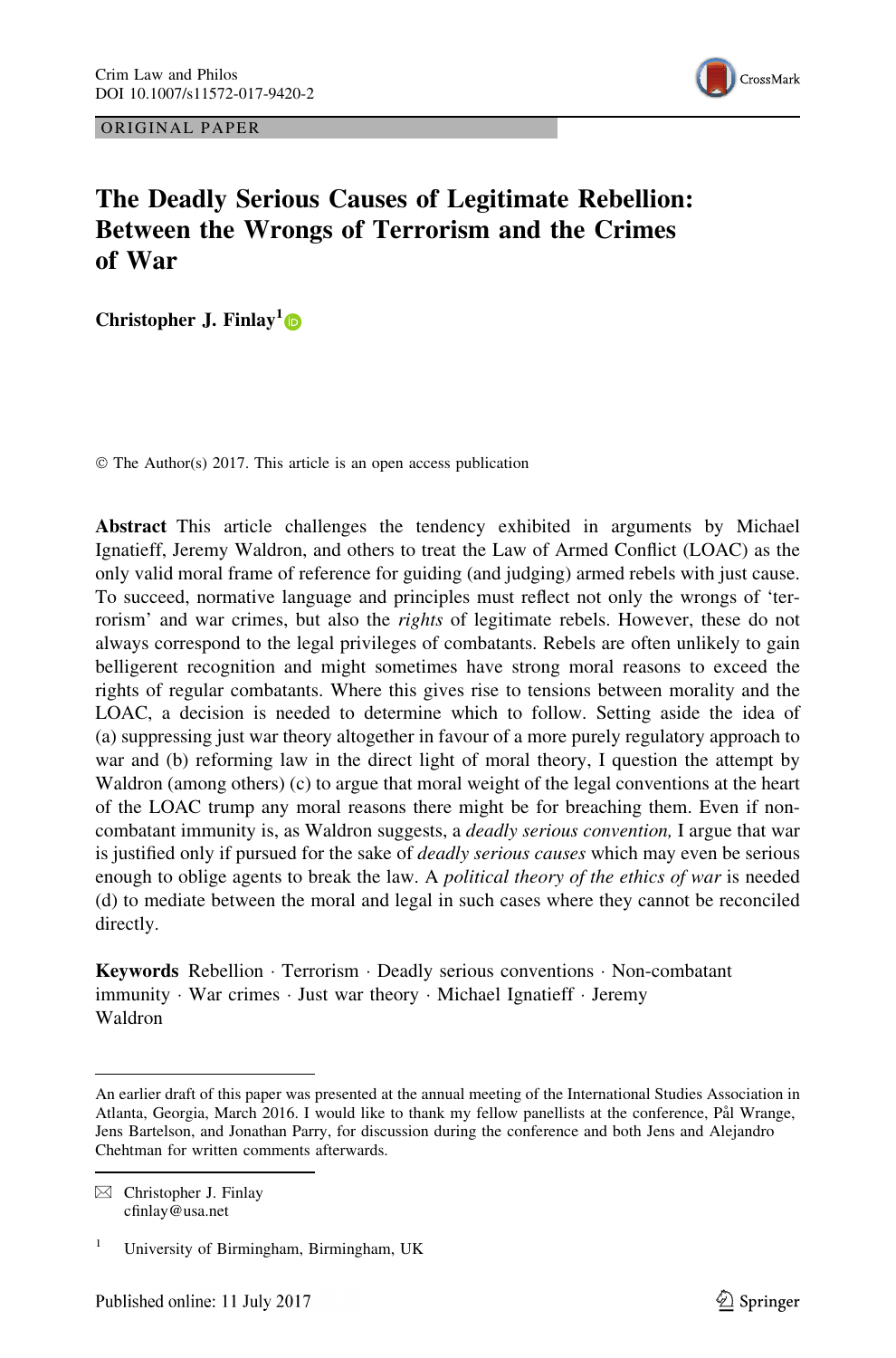### 1 Introduction

The Law of Armed Conflict ('LOAC' below) serves a variety of interrelated purposes. Its first is heuristic, providing action-guiding rules through which combatants, for instance, can determine which people and things they may direct violence against, which are immune from attack, and so on (Haque [2014\)](#page-16-0). Second, it contributes to the definition of war crimes: 'War crimes generally are defined as serious violations of the laws and customs of war,' as Adil Ahmad Haque writes, so, '[i]t follows that nothing can be a war crime that is not also a violation of the laws of war' (Haque [2014,](#page-16-0) 92). The LOAC thus underpins part of international criminal law but it is also, in return, supported by criminalization insofar as the risk of legal penalties for war crimes incentivizes compliance with the rules. Third, and less directly, the LOAC defines one of the triggers for military intervention under the Responsibility to Protect. Finally, the LOAC provides a common normative vocabulary through which to form a view in public-political debate on the conduct of particular wars (Kennedy [2006,](#page-16-0) 7–8). It does so by reference to its first three functions. My concern is chiefly with the question of whether the LOAC can perform this fourth function adequately when debate turns to rebels or revolutionaries in civil conflicts.

A number of philosophers argue that it can. Michael Ignatieff maintains [\(2002](#page-16-0)) that if rebels are truly *forced* to resort to arms in order to defeat oppression, then they must adhere to the LOAC and especially to non-combatant immunity (NCI). Directly attacking civilian targets is one way of violating this principle. Another, as Tamar Meisels argues [\(2008](#page-17-0), Chapter 4), is to use irregular methods of warfare that fail to distinguish one's fighters by means of clearly visible insignia and spatial separation. Jeremy Waldron's argument that NCI is a 'deadly serious convention' that binds combatants absolutely, regardless of the putative culpability of some civilians, is a further contribution [\(2010](#page-17-0)). In general, on this view, in cases where the moral wrongs identified with 'terrorism' are not viewed simply as criminal violence prosecutable under domestic law, they equate to a subset of the crimes of war (Ignatieff [2002](#page-16-0), 1152–3).

I disagree, however, with this line of thinking. I argue that the LOAC ought to be seen as just one part of a more comprehensive approach to the problem that I call the 'political theory of the ethics of armed conflict'. My case is developed through three claims. First, the LOAC doesn't reflect the normative complexities of non-state political violence comprehensively enough or with sufficient nuance and suppleness to be able to act as sole guide for public debate about the ethics of rebellion. Second, I argue that the legitimacy of the LOAC as a 'moral frame of reference' (Ignatieff [2002](#page-16-0), 1155) is threatened by what it excludes (morally justifiable actions that are nevertheless legally problematic), especially when this is juxtaposed with some of the things it includes (legally licensed violence that is morally problematic). Third, to stabilize the LOAC as a frame of reference for political debate, I argue that it is necessary to find a way to interpret it as part of a wider normative field that also includes the moral perspective of just war theory.<sup>1</sup> This can't, however, be achieved either by reducing just war theory to the LOAC or vice versa. Acute conflicts arise between morality and law when adhering to the 'deadly serious convention' (Waldron [2010\)](#page-17-0) at the heart of the LOAC stands in the way of satisfying a moral obligation to fight effectively for what I call 'deadly serious causes.' In such cases, I grant that law must often trump morality, but argue equally that it must be possible for morality sometimes to trump law. Instead of attempting to reconcile or simply subordinate one to the other, divergences

<sup>1</sup> Sometimes the term 'just war theory' is used in a sense that encompasses international law but, like Kai Draper, I shall use the term in the 'traditional moral sense' [\(2016](#page-16-0), 2 n. 1).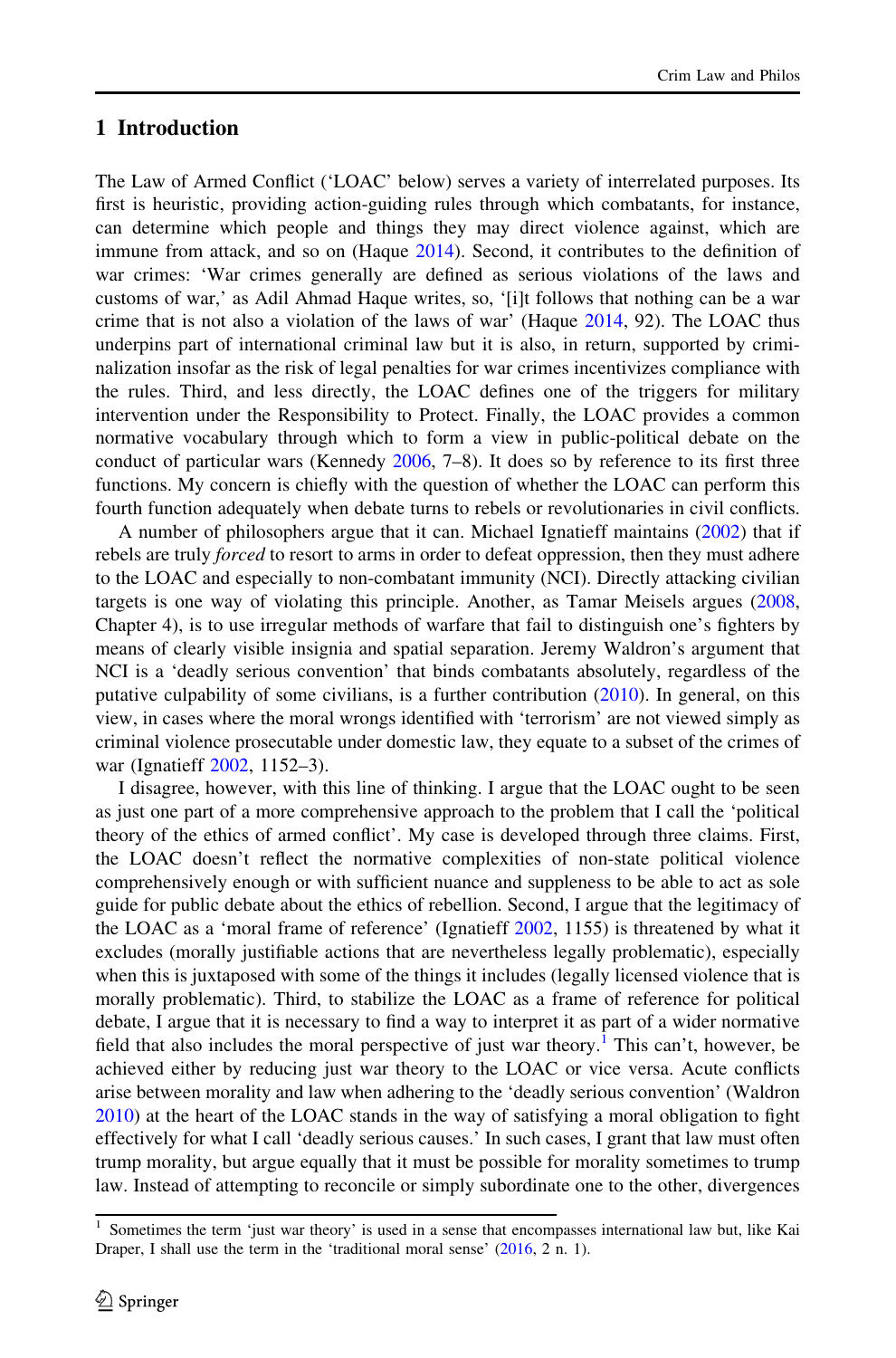<span id="page-3-0"></span>between the perspectives of law and just war theory therefore call for a third, *political* perspective on the normative field from which to mediate between them.

The argument unfolds as follows. In Sect. 2, I argue that the rights attributable to rebels in the moral perspective of just war theory don't readily map onto the LOAC. In Sect. [3](#page-10-0), I turn to the question of how we ought to relate law to morality, given the differences and tensions between them that I identify, focusing particularly on Waldron's argument for the supremacy of law. Section [4](#page-15-0) then concludes by arguing that the respect owed to both law and morality demands that we adopt a political perspective within which to mediate between them and decide how best to apply them in concrete political contexts.

#### 2 War Crimes, Warlike Crimes, and Criminal Wars

As I intend it, the term 'rebellion' encompasses both uprisings that aim at more limited goals such as a change of government and revolts that have the 'revolutionary' aim of radical change to a society, the state or ruling authority, or a state's territorial range. What I will call the 'Rebel Principle' holds that rebellion must be justifiable in some imaginable circumstances of acute social and political oppression and is likely to warrant the use of force in a subset of permissible cases. I assume there is quite a wide consensus on this principle (Dobos [2011](#page-16-0); Biggar [2013](#page-16-0), 393). But my claim is that, if we work out the principle's moral consequences and delineate the possible contours of a 'just armed rebellion,' they will run into tension with the LOAC on a series of important matters. $<sup>2</sup>$ </sup> Three types of mismatch can arise: between things legally prohibited under the LOAC but which are morally permissible or, as I'll argue below, morally justified or even *commanded* (mala prohibita but not in se); between things that are legally permitted but that are morally prohibited (mala in se but not mala prohibita); and between actions that are morally *permitted* or *required* but that the LOAC doesn't license by bestowing privileges or immunities necessary for a *legal* permission. I will begin with the latter.

### 2.1 Illegal but Legitimate Rebels: Deep Morality Versus Deep Law

Let's consider two possibilities that a theory of justified rebellion will warrant but which are likely to pose the *privileges* problem:

- (1) Incipient revolt Persistent human rights violations by a regime domestically render it liable to resistance. Popular demonstrations are crushed, but peaceful protest is then followed by the beginnings of an armed rebellion.
- (2) Victorious aggressors A successful act of international aggression results in morally unjust annexation of formerly independent territory to a foreign power. The people of that territory are profoundly opposed to their new rulers.

In both types of case resistance might be morally justifiable, perhaps initially through the exercise of widely recognized civil rights. Moreover, opponents of the regime would have a basic right of self- and other-defence while doing so against anyone wrongfully threatening them. And, in some circumstances, this might extend to a more organized form

<sup>&</sup>lt;sup>2</sup> For the method of thinking through the implications of a right of revolution from the perspective of the rebels and then considering the consequences for international actors and international law, see Allen Buchanan's path-breaking article, Buchanan ([2013\)](#page-16-0). My intellectual debt to Buchanan's work will be obvious here and in Finlay ([2017\)](#page-16-0).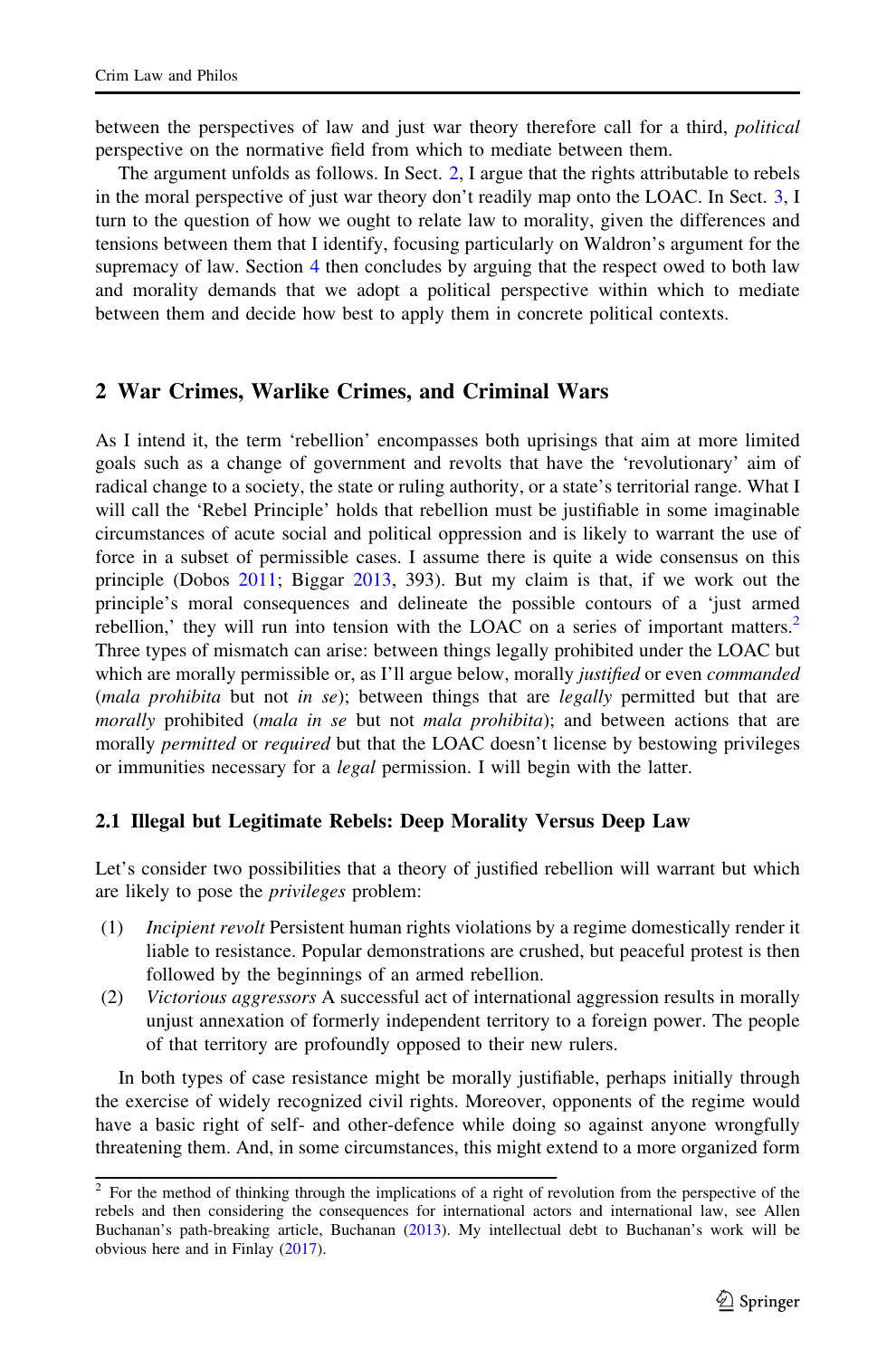of armed resistance of the sort associated with just war, where the right of the rebellious population to defence as a whole warrants a use of force against targets that exceeds what would be mandated by the ethics of individual self-defence alone. So attacks might be permitted—as they are in any war—against unsuspecting military targets, retreating soldiers, and others who pose no literally imminent threat considered as individuals. The reasons why such actions might be morally permissible in war raise questions that I address elsewhere but that go beyond the scope of this paper. For now, I'll simply assume that what is generally regarded as morally justifiable for combatants to do in a just war between two states is also morally justifiable when carried out under the auspices of a legitimate rebel leadership and for a just cause (subject to some other *ad bellum* requirements) (Finlay [2015\)](#page-16-0).

At first glance, this might seem unproblematic from a legal perspective. But that is only until we ask at what point those who act as combatants on behalf of a legitimate rebellion of either kind may expect to be granted (and recognized as bearing) the privileges of belligerency. In just war theory, the *in bello* principle of discrimination that would apply once the rebels had satisfied the *jus ad bellum* would not only *prohibit* certain kinds of tactic—for instance, those aiming directly at innocent civilians—but would also license the use of force against opposing combatants. Or, alternatively, we might see it as reflecting a prior privileging of rebel defenders in this regard. This privilege is activated as soon as those ad bellum conditions have been satisfied. From the perspective of the LOAC, however, things are quite different and much more complicated.

Regardless of whether they have just cause, rebels are likely to face a number of unattractive possibilities prior to any chance of gaining recognition as privileged combatants. First, they might simply be treated after the fashion of classical public international law which defines 'rebellion' as an internal problem that states may address purely as a matter of policing and domestic security. The legal status of 'rebel,' in this framework, mandates force by the government but bestows no belligerent privileges on its opponents. Worse, it also permits domestic regimes to seek assistance from other states in the form of loans and arms (Doyle [2015,](#page-16-0) 37–8). So, rather than adopting a stance of neutrality with regard to the opposing parties as they might do upon recognizing the conflict as a civil war, third party states viewing it as a rebellion are permitted to take the side of the incumbent regime (but are forbidden from assisting the rebels) (see Richard Falk cited in Cullen [2010](#page-16-0), 9).

Under current international law, a second possibility arises once the conflict between rebels and the state/occupier reaches a certain scale, which is to recognize it as a condition of 'armed conflict' and therefore as subject to International Humanitarian Law (IHL).<sup>3</sup> However, even setting to one side the problem of specifying the threshold above which the change in conflict status occurs, such cases face another more fundamental difficulty. While IHL introduces the possibility that parties engaged in the conflict may be held accountable for what it defines as 'war crimes,' it doesn't automatically imply that parties who were unprivileged before a condition of armed conflict was recognized are privileged afterwards. From the rebel perspective, in fact, applying the LOAC arguably renders the legal predicament faced by rebel combatants more precarious rather than less. Once it is in force, they can not only be charged domestically with 'murder' for all killing (even for

<sup>3</sup> On belligerent occupation, see Rogers ([2012,](#page-17-0) 240). Protracted fighting might constitute an 'international armed conflict' if the rebellion is against colonial rule, alien occupation, or a domestic racist regime under Additional Protocol I (1977) to the Geneva Conventions (1949) or as a 'non-international armed conflict' if conducted between the state and non-state dissident forces (or, indeed, between multiple non-state forces) (Additional Protocol II).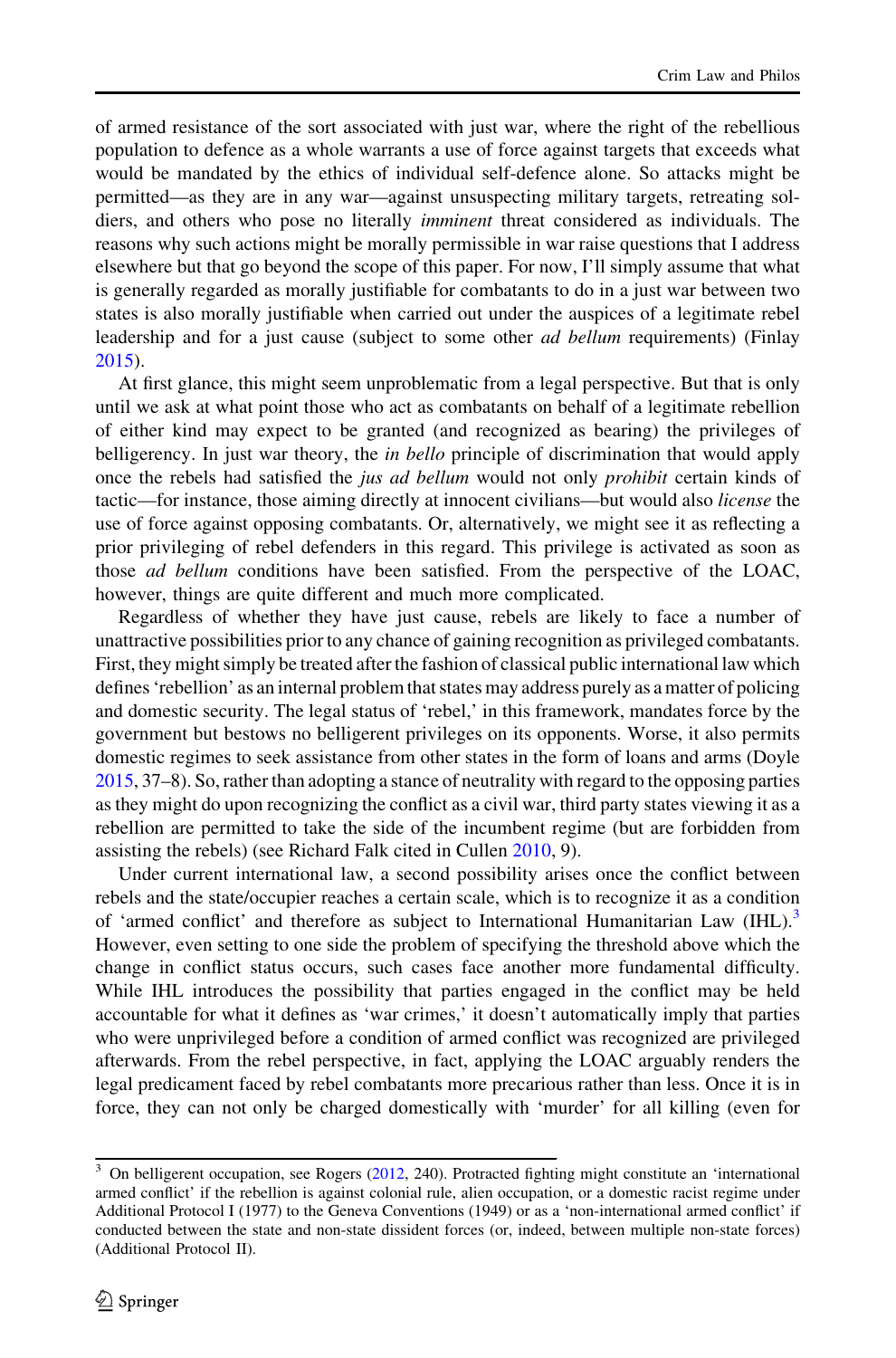what are, morally speaking, 'discriminate' acts of war) but may also be charged with 'war crimes' for actions breaching the principles of discrimination and proportionality as well as being subject to additional legal obligations specified by IHL. War crimes are widely held to be subject to universal jurisdiction and those faced with such charges do not benefit from a statute of limitations (Solis [2010](#page-17-0), 303, 307).

In fact, according to what Jens David Ohlin calls the 'orthodox' view, rebels never gain privileged status under international law (Ohlin [2015](#page-17-0), 338, 343). Be that as it may, rebels can be recognized as privileged belligerents when states choose to do so. But, as Anthony Cullen writes, when it became part of the repertoire of state practice in the nineteenth century, this granting of 'recognition of belligerency' was 'generally conceived of as an inherently political act […] that concerned first and foremost the executive of a state and could not therefore be determined by a court of law without the court conforming to the position adopted by its government' (2010, 17). So, once it was accepted that there was a de facto civil war, it was at the discretion of the threatened government to determine whether captured domestic enemies be granted treatment as prisoners of war rather than continuing to be punished as 'murderers' for use of lethal force against state soldiers (in addition to such crimes of treason or similar as they may be subject to under domestic  $law$ ).<sup>4</sup>

One other possibility is that rebels might be able to claim belligerent privileges independently of decisions taken by their enemies, provided they satisfy functional criteria of combatancy. Ohlin argues that these criteria are implicit in what he calls the 'deep' logic of the LOAC, being carried over implicitly into the present, post-war legal era from those components of classical public international law that it hasn't explicitly superseded. Once any force—be it directed by a state or by non-state parties—satisfies five conditions, then those using it gain combat privileges 'independent[ly] of formal political legitimacy' or the decisions of other parties: '[t]he requirements include: (a) a command structure with soldiers "commanded by a person responsible for his subordinates," (b) the wearing of a "fixed distinctive sign recognizable at a distance," (c) carrying arms openly, and (d) conducting operations ''in accordance with the laws and customs of war''' (Ohlin [2015](#page-17-0), 346). Another basis might be control of territory: once rebels secure a significant part of a contested state, their conflict is more likely to be recognized by third parties as a dispute between two state-like entities rather than a purely domestic disorder. Such cases are more readily assimilated to the paradigmatic picture of two states at war internationally (see, e.g., the Prizes Cases (1862) cited in Cullen [2010](#page-16-0), 15). And finally, those who rebel against what they regard as 'colonial domination and alien occupation and against racist régimes in the exercise of their right of self-determination' (sometimes referred to as 'CAR conflicts') might hope to claim recognition as belligerents in cases that Additional Protocol I situates under the rubric of international armed conflicts (Additional Protocol 1, article 1.4).

None of these, however, solves the problem with which I began. This is because, on the one hand, it is still possible for cases of justified armed resistance to occur that fall below the relevant thresholds, are refused recognition by states, and are as yet unable to satisfy functional or formal criteria due to the incipient stage of their revolt. In the case of CAR conflicts, moreover, international recognition is contingent on states endorsing the

<sup>&</sup>lt;sup>4</sup> The possibility of punishing rebels even after such a war remained available to victorious governments: Neff [\(2005\)](#page-17-0), 257–8. On humanitarian motives for recognizing belligerency domestically, see Cullen [\(2010\)](#page-16-0), 16 (and, on the possibility of treating rebels as 'ordinary criminals,' see p. 56); on state interests as motives, see Neff [\(2005](#page-17-0)), 257–8; and on treason, see Ohlin [\(2015](#page-17-0)), 358–9. On the notion of 'war treason,' see Walzer [\(1977](#page-17-0)), 177.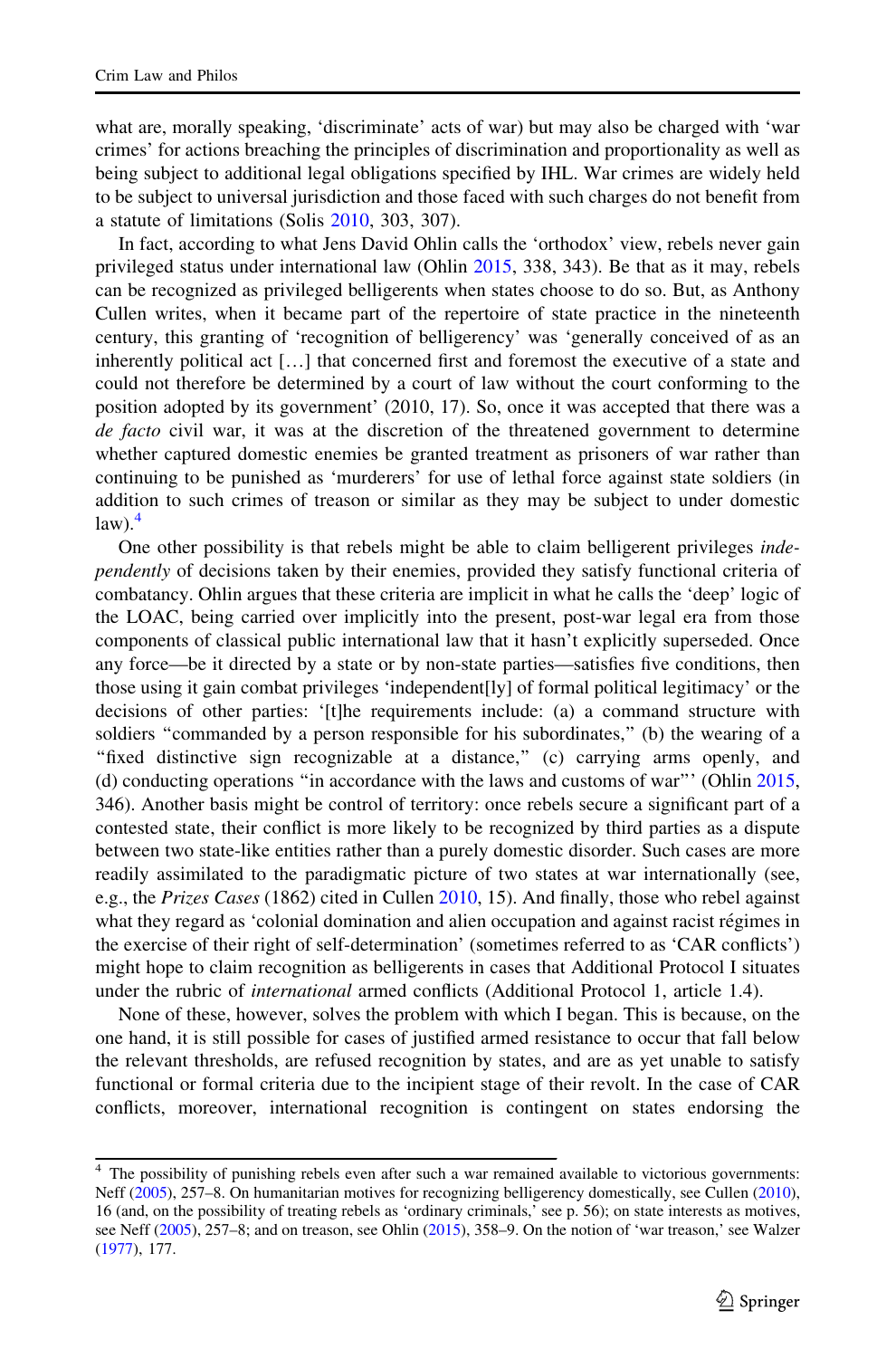<span id="page-6-0"></span>substantive justice of the rebels' cause which is unlikely and the CAR categories in any case exclude cases of rebellion against purely domestic, non-racist oppressors. Worse, while this means that various cases in which organized armed force is justified from a just war perspective will fall outside the normative scope of the LOAC, the formal or functional criteria that admit some such cases also license others that fall outside the moral range of just war theory. Consider the following:

(3) Fascist rebels with state-like capabilities There might be no justice-based grounds for recognizing the rebels as a belligerent party but their numbers, command of territory, or ability to satisfy functional requirements support the view that the relevant frame of reference for judging their actions is the LOAC, not peacetime criminal law.

In such a case, the rebels might be granted, in effect, the legal privilege of attacking those designated 'enemy' combatants with impunity. But, if so, it would be justified by the pragmatic goal of encouraging more discriminate fighting, not because the rebels have a first-order moral claim to recognition. The concession is made, in effect, because other parties are, in a sense, over a barrel and not because the rebels are morally or politically legitimate. As an example, militias from the Bosnian Serbs in Bosnia during the civil war were treated as legal equals of the Bosnian regular forces. This helped legitimate the UK's decision not to intervene by allowing it to claim a duty to remain neutral between opposing sides, a position that has since been criticized on moral grounds since the Bosnia Serbs were fighting for unjustifiable ethno-political goals and committed crimes against humanity (Simms [2002](#page-17-0)).

Rather than providing clear and morally defensible criteria by which to determine whether rebels can claim recognition as legitimate belligerents, the LOAC thus draws an uncertain series of lines, each bisecting the categories of both just and unjust rebellions. As a normative frame of reference, therefore, it cannot serve comprehensively the needs of third parties trying to frame judgments about the status of actions by rebels. Whether the killing of a soldier, for example, ought to be evaluated positively as a discriminate attack, permissible within the LOAC, or condemned as murder depends on a prior judgment about which normative frame of reference is appropriate to the case and, hence, which description of the same action is the appropriate one: is it an act of war or merely a warlike act in peacetime?<sup>5</sup> This, in turn, depends *either* on the conflicting and uncertain criteria by which those viewing the case purely from a legal perspective might make such decisions  $\sigma r$ on those of just war theory and its applications to rebellion. Already, therefore, it is possible to see why a further, third normative perspective, distinct from the legal and the more narrowly moral, is needed from which to decide which line of reasoning to follow.

### 2.2 Illegal but Justified Methods

The obverse side of Ohlin's functional criteria of belligerency is that if rebels, for instance, wear civilian clothing and fight without visible insignia, then they cannot claim combatant privileges and their opponents are not obliged to grant them the rights of warriors upon capture. But what if the state failed to honour its obligations, refusing to recognize legitimate rebels and ordering its soldiers to violate IHL?

<sup>5</sup> As Ignatieff writes, there is a choice 'between two competing moral frames of reference, and we have to understand what moral frame of reference we are in, and in what situation' ([2002](#page-16-0), 1155).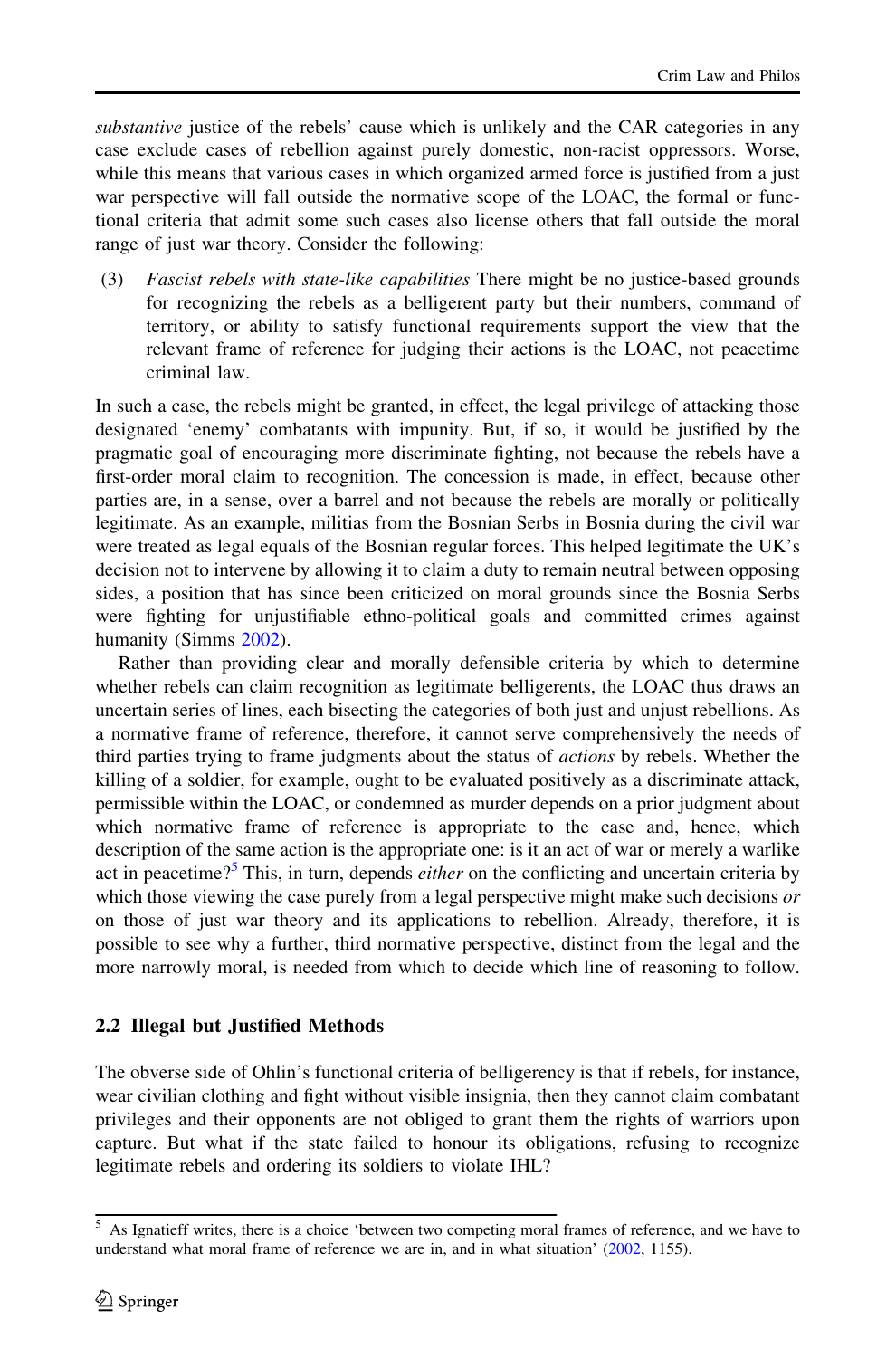I have argued elsewhere that, in those circumstances, legitimate rebels with just cause might be released from some obligations set out in the LOAC (Finlay [2015](#page-16-0)). 'Perfidious' methods, for instance, as defined in the LOAC include the use of civilian disguise to sneak up on enemy soldiers and attack while their guard is down. Critics raise two moral objections. First, it makes discriminate, proportionate warfare by the opposing side more difficult and increases the rate of erroneous and collateral harms to non-combatants. As such, it wrongs the civilian members of the population who are supposedly benefiting from rebellion. The second objection is that it is unfair to enemy soldiers: it exploits their good faith adherence to NCI to trick them into lowering their guard or failing to take measures necessary to defend themselves (Meisels [2008](#page-17-0) uses both arguments; cf. Walzer [1977](#page-17-0), 176–79; Zohar [2004,](#page-17-0) 734 n. 2).

Both objections are subject to challenge, however, in at least some imaginable cases of justified rebellion. As regards the ambient civilian population, just as some members of a people in revolt might discount their own safety and willingly expose themselves to the enormous risks of joining in the fight, so too might others be willing to endure a lesser increased risk to themselves by facilitating combatants in hiding from enemy attack. It all depends, as I have argued, on the degree of support there is for the rebels and the extent to which members of the wider population are willing to take on a greater share of those risks (Finlay [2013](#page-16-0), [2015](#page-16-0), Chapters 7 and 8). Another argument that might support the practice in some cases is based on the justification for conscription: if it is conceivably justifiable to conscript some members of the population as combatants, as it might be, then it might also be justifiable—a fortiori—to impose lesser risks to help support partisans fighting on their behalf (Finlay [2013](#page-16-0), [2015;](#page-16-0) Fabre [2012](#page-16-0)). This is all supposing that such tactics may be necessary in some circumstances for a reasonable chance of success and that the injustices against which rebels fight are of the most severe kinds.

Enemy combatants are wronged by these tactics, I have suggested, if their good faith in respecting NCI is exploited. But if this is what grounds a prohibition on using them in some instances, then in cases where regular soldiers are *not* willing to respect the LOAC the moral grounds for complaint don't apply. If so, then it is because the moral prohibition on perfidious means is predicated on reciprocity. It might be objected, of course, that if the enemy doesn't regard civilians as immune, then the tactic won't have the desired effect. But, even when faced with an enemy that fights without restraint, feigning the appearance of someone unthreatening might help give the element of surprise.

Mark Osiel has argued that 'the reciprocity principle is well embedded [in IHL] and, as generally understood, cannot support a policy of restraint in fighting Al Qaeda or similar militant jihadists' that disregard its provisions. Critics wishing to challenge justifications offered for practices like torture and assassination must find grounds other than law, which is easier in some cases than others. Osiel finds grounds in an interpretation of what he calls 'diffuse' reciprocity that is more nuanced than the 'tit-for-tat' variety that is commonly understood to apply in war and some other practices. He argues that the US might be obligated by the terms of IHL even when fighting enemies like Al Qaeda because of its role in upholding multilateral reciprocity more widely across the globe and in spite of the fact that its immediate opponents flout the rules. This argument might conceivably be cited by way of an objection to my claims about rebel forces, but I think it is unlikely to apply to the cases I'm concerned with. As powerful as Osiel's argument may be when speaking of makers and breakers of global order like the US, they would be less persuasive regarding rebels. The behaviour of irregular insurgents is less likely to have an immediate effect on the practices of states generally. And the uncertainty of avoiding outright defeat in revolutionary war will mean that the urgency of adopting any means that might help leverage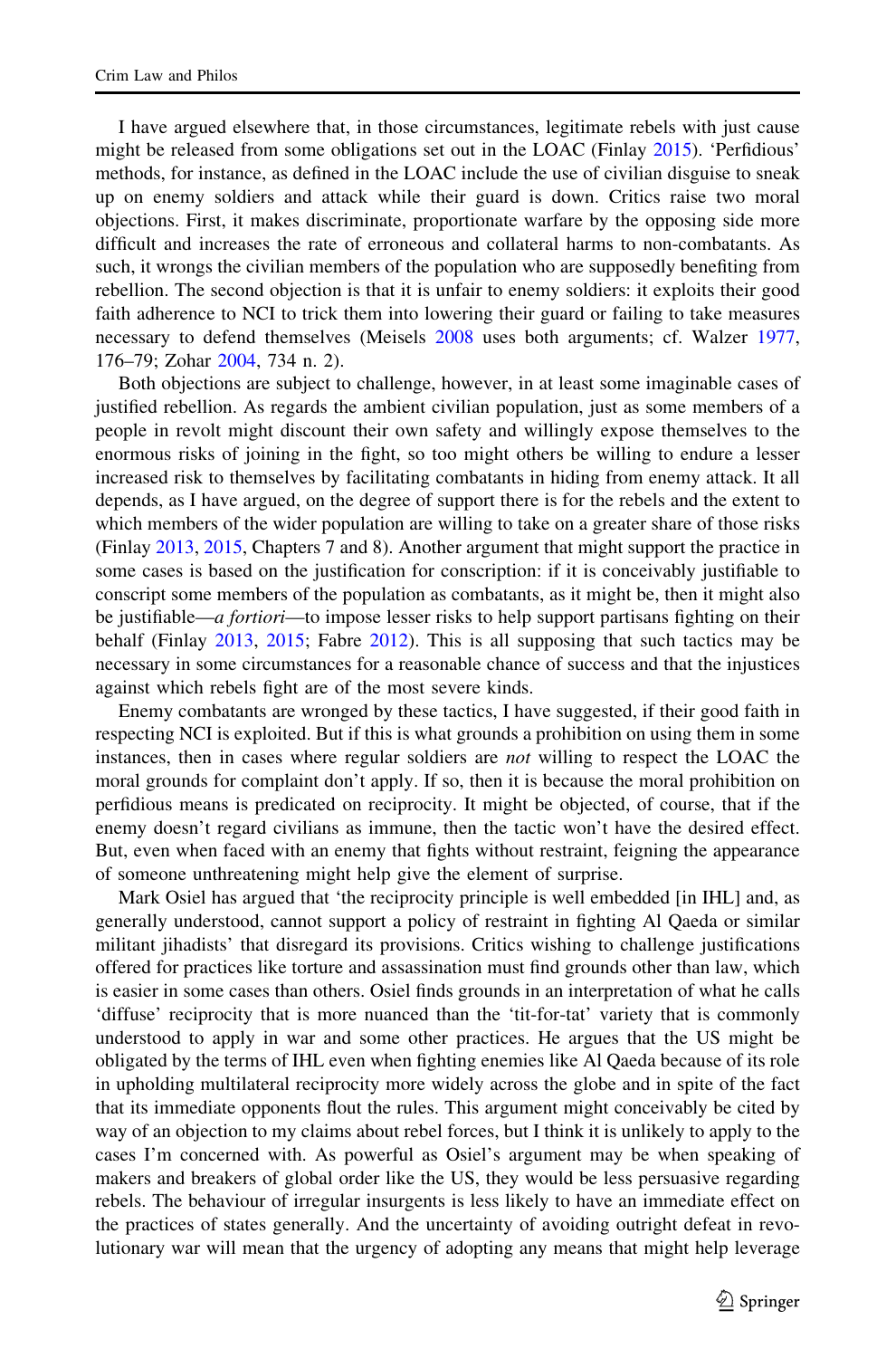forces is likely to be much higher for rebels than for powerhouses like the US military. The claim that diffuse reciprocity might have on rebels is therefore relatively weak and the appropriate notion to apply is more likely to be that of tit-for-tat (see Osiel [2009,](#page-17-0) 7 et passim).

So it seems possible to argue that 'perfidious' methods prohibited by the LOAC might nevertheless be morally justifiable in some imaginable circumstances. But the idea that parts of the LOAC are sometimes binding only if reciprocated arises also in relation to the immunity of civilians. Consider the following case:

(4) Terrorist State Rebels have just cause against the government in Terrorist State and, indeed, the need to defeat the incumbent regime is gravely urgent due to its violently oppressive nature. The government refuses to recognize the rebels in spite of their moral legitimacy and willingness to comply with the laws of war. Moreover, in order to defeat the revolt, state soldiers will disregard not only the rights of captured enemies but also NCI.

Imagine that in Terrorist State the regime depends for its survival not only on its combat soldiers but also on a large-scale governmental administrative apparatus operated by officials who manage internal security as well as other functions. These include transport services (used both by civilians and military logistics), police (used both to fight ordinary crimes and to suppress domestic opposition to the government), and many other things beneficial to those civilians protected by the regime and to the regime's survival. Officials are often members of the ruling party or at least sympathize with it.

In spite of their civilian status, therefore, many individuals in this state who are strictly speaking 'non-combatants' are also (a) important causal contributors to the effective functioning of a brutally violent regime, (b) conscious of this fact, and (c) content or even eager to help secure its aims. Moreover, (d) insofar as the soldiers who threaten rebels with violent suppression are acting on their behalf, these civilians may be vicariously liable to share the harms necessary for the rebels to defeat them (for this idea, see Tadros [2014](#page-17-0)). Hence, (e) we may say that they share moral responsibility for the regime's survival and the aims it violently pursues. I take it that this is not a wholly unrealistic characterization of how oppressive political regimes might sometimes function. The question is: to what extent would the principle of NCI be morally binding on people who rebel against them?

My assumption is that the bindingness of NCI is grounded in part in its ability to guide combatants away from attacking those not morally liable to bear the harshest costs of the conflict (see, e.g., Haque  $(2014)$  $(2014)$ ). If so, then in at least some cases resembling Terrorist State the duty to abide strictly by this component of the LOAC is moot. I think it is arguable that, once they had satisfied some further conditions, the rebels could justifiably set aside NCI as such as the central guideline for discriminating between liable and nonliable targets and follow, instead, a modified principle that tracks moral responsibility more directly. On this basis, attacks might justifiably be directed at a range of people that could include, for instance, civilian political leaders, senior functionaries in government, members of police and civilian security forces, and maybe others who play a significant part supporting the regime (cf. Wilkins [1992\)](#page-17-0). Applying this modified principle of discrimination would be justifiable on the additional conditions that, first, doing so was proportionate as a whole and, second, necessary. By 'necessary,' I mean that it would be at least as proportionate in terms of the numbers of *morally innocent* casualties expected on this strategy as on the most proportionate alternative. Where it was only equally proportionate, it would need to have a higher prospect of success. Estimates of innocent casualties should include both those that can be expected by the continued survival of the regime, side-effect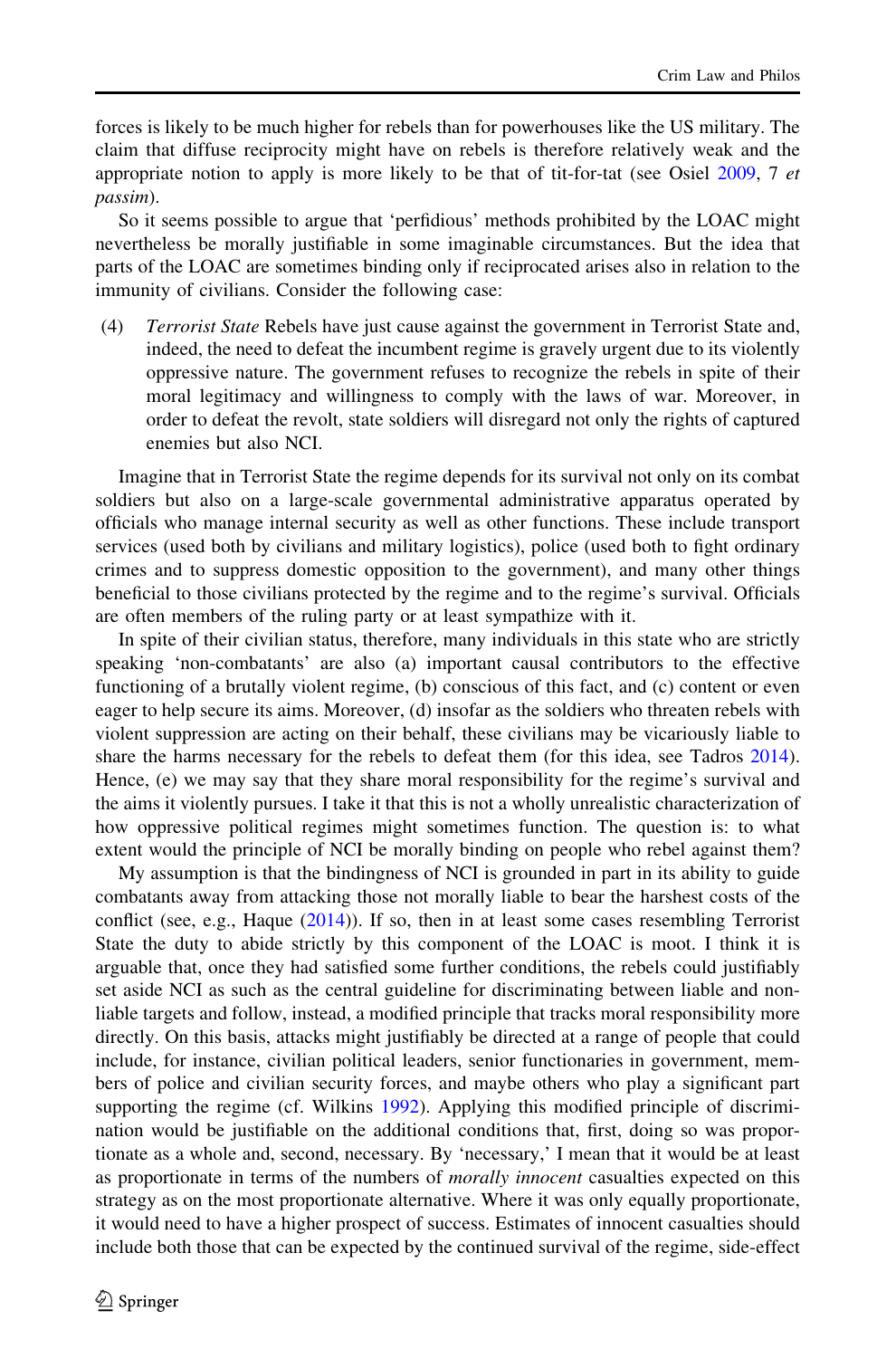casualties caused by rebel arms, and innocent casualties expected to arise from enemy resistance.<sup>6</sup>

Judgments about individual moral liability to attack ought not, Haque argues, to be left to soldiers to decide, on a target by target basis. Much more likely to achieve the desired effect of minimizing harm to those least liable is to have them follow a simpler, clearer procedural guide (Haque [2014](#page-16-0)). In most cases, perhaps, NCI can serve this purpose. But, in a rebellion in which the behaviour of state soldiers rendered NCI moot, a competent rebel leadership might alternatively designate some categories of non-combatants legitimate targets thereby specifying an amended guideline for their partisans to follow. This would be justifiable if their professional contribution within government or security was sufficiently strategically important to make it necessary to negate it *and* to make its members deeply complicit in the injustices against which the rebels are fighting.<sup>7</sup> The application of any such rule would have to respond to a careful analysis of the nature of the regime and the people it employs. Those who contribute involuntarily are less likely to bear sufficient moral responsibility for participation than those who choose their roles and will therefore remain immune. Likewise, those whose contribution serves important legitimate purposes overlapping with those of the regime are to that extent less likely to be morally legitimate targets. And, however the revised principle of discrimination was configured, rebels adopting it ought to make their targets aware that their role in the regime has been deemed important enough to merit attack (Finlay [2015](#page-16-0), 224–5).

If civilians may sometimes be identified as legitimate targets in this way, then it is on the basis of moral liability arising from their participation in a state-led conspiracy to murder. Waldron might object to this argument that, '[t]here is no general moral permission to kill those who are guilty of injustice' ([2010,](#page-17-0) 108). He maintains that any killing that is not a defensive response to 'the most imminent deadly threats' or privileged as a legitimate attack by the LOAC, is murder by default. Civilians who engage directly in the violence of armed conflict may be liable to harm under either heading, potentially. But, otherwise, killing them remains subject to the usual principle and is regarded simply as murder (Waldron [2010,](#page-17-0) 107; for similar analysis, Fletcher [2002,](#page-16-0) 57–9). As a statement about guilt this is, of course, quite right but it doesn't capture the relevant intuitions. Killing is not, on the argument I have set out, a retributive end in itself. Rather, my claim is that sometimes civilians might knowingly contribute to a wrongful threat in causally significant ways and, as such, might be liable to attack alongside those who prosecute it directly in combat roles. Liability to harm in this way occurs, as Jeff McMahan maintains, only if harming them is necessary to defend against the threat (McMahan [2009](#page-16-0), 8). But, whereas McMahan suggests that civilian liability could only arise as a very unusual exception, my view is that civilian moral liability might be more usual in justified armed rebellion due to the nature of the regimes most apt to trigger it and the difficulty of fighting them successfully by conventional means (cf. Finlay [2015](#page-16-0), Chapters 4 and 8).

One other practice that might seem like a permissible exception to strict adherence to the LOAC in revolutionary conflicts is the infliction of violent harms on *innocent* non-combatants in extremis—'terrorism' in a strict sense (on some accounts, e.g., Zohar [2004](#page-17-0), 734–5; McMahan [2009,](#page-16-0) 232). Even though terrorist attacks in this sense are uncontroversially mala in se, many authors discuss hypothetical cases where they might be justifiable [classically, Walzer [\(1977](#page-17-0)) but also Held ([1991\)](#page-16-0), and Wilkins ([1992\)](#page-17-0)]. My view is

<sup>6</sup> For detailed analysis and defence of this idea, see Finlay [\(2015](#page-16-0)), Chapters 5 and 8.

<sup>7</sup> Finlay [\(2015](#page-16-0)) on 'prosopographical targeting'; cf. Walzer [\(1977\)](#page-17-0) on the 'political code'.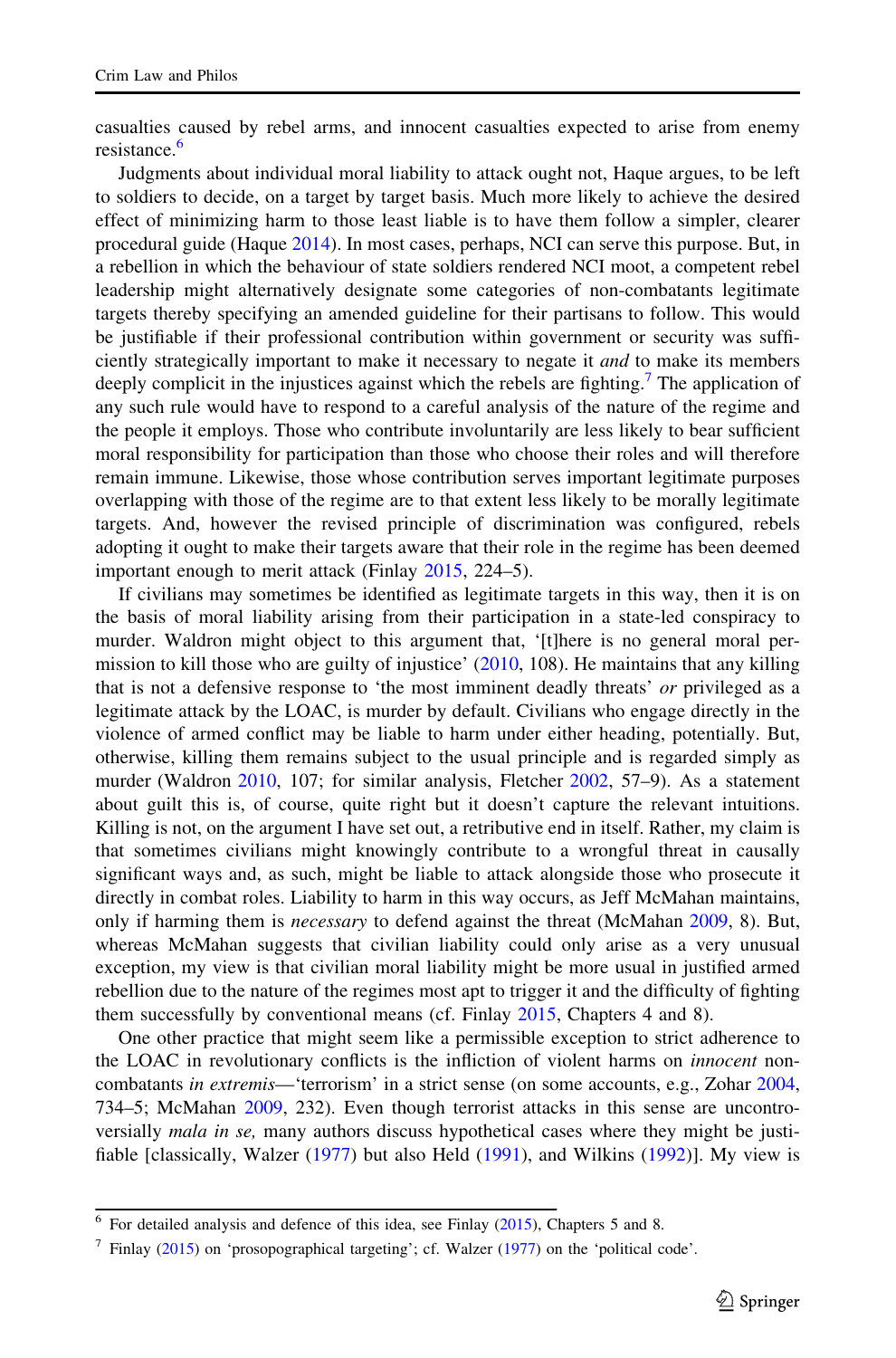<span id="page-10-0"></span>that, although hypothetical justifications are imaginable (Finlay [2015](#page-16-0), Chapter 9), they wouldn't greatly contribute to the strain between morality and law. True exceptions, first of all, are too empirically improbable. The best argument for entertaining them in philosophy is to clarify the demandingness of exceptions in order to prove the forcefulness of the rule. And even if exceptions are possible, secondly, then they present as conflicts as much within morality as between morality and other principles. It may even be right to see them as 'dirty hands' cases in which agents committing the offence ought to be seen as excused by circumstances rather than justified by their aims (on which, see Walzer [1973](#page-17-0)).

### 3 Hard Norms Versus Soft Norms

The view I have outlined in Sect. [2](#page-3-0) contrasts sharply with the one Michael Walzer outlines in Just and Unjust Wars. He adheres to what we might call a 'syncretistic' view in which deeper conflicts between morality and the LOAC can generally be resolved in favour of the latter. Both, Walzer argues, are the articulations of a singular 'war convention' developed through centuries of ongoing debate and practical adaptation (Walzer [1977](#page-17-0), 44). The *jus in* bello that emerged in modern just war theory runs more or less in parallel with the principles governing discrimination, proportionality, and collateral damage in contemporary international law and agrees with its egalitarian structures. The consensus that Walzer sought to express and reinforce, however, is now much more doubtful and the pre-eminence of law has had to be defended repeatedly against philosophers whose analysis of the morality of war often pulls sharply against it. I review briefly some reactions to the emergence of deep tensions in the first part of this section (Sect. 3.1) before pulling back in favour of morality against one of the most striking attempts to subordinate it to law, Waldron's (3.2). In the final section (Sect. [4](#page-15-0)), I conclude that the impossibility of resolving the tension in a conclusive, universal way points to the existence of an inescapable *political* dimension to normative theory, one that comes into view when it is necessary to mediate between law and morality.

### 3.1 The LOAC and the Just War Idea

In a series of writings published between the 1920s and the early 1960s, the German jurist, Carl Schmitt, argued that the integrity of European public international law was profoundly threatened by two related developments. First was the revival of the just war idea, what he called the 'Discriminating Concept of War' (Schmitt [1937;](#page-17-0) also [1932](#page-17-0)). The second was the growing prevalence of partisan war and a tendency to recognize it as having moral justification within the framework of revolutionary ideology (Schmitt [1962/](#page-17-0)2007). Indeed, the latter was a descendent of the former insofar as rebels might thus be seen as engaged in a form of just war when fighting wrongful occupation, colonialism, or domestic tyranny. These twin developments compromised the ability of the legal conventions through which the modern 'bracketed' notion of war was constructed to 'humanize' war by inhibiting its tendency to escalate and expand temporally and spatially (Schmitt [1950/](#page-17-0)2003, 152).

In many ways, the more recent divergence between revisionist just war theory and the post-war LOAC bears out Schmitt's conclusions. The discriminating concept of war, he maintained, challenged the assumption that opposing belligerents were sovereign equals with identical rights and responsibilities. Absent the legal convention of treating both sides as if they had an equal right to fight as a whole, the immediate danger arose that *individuals*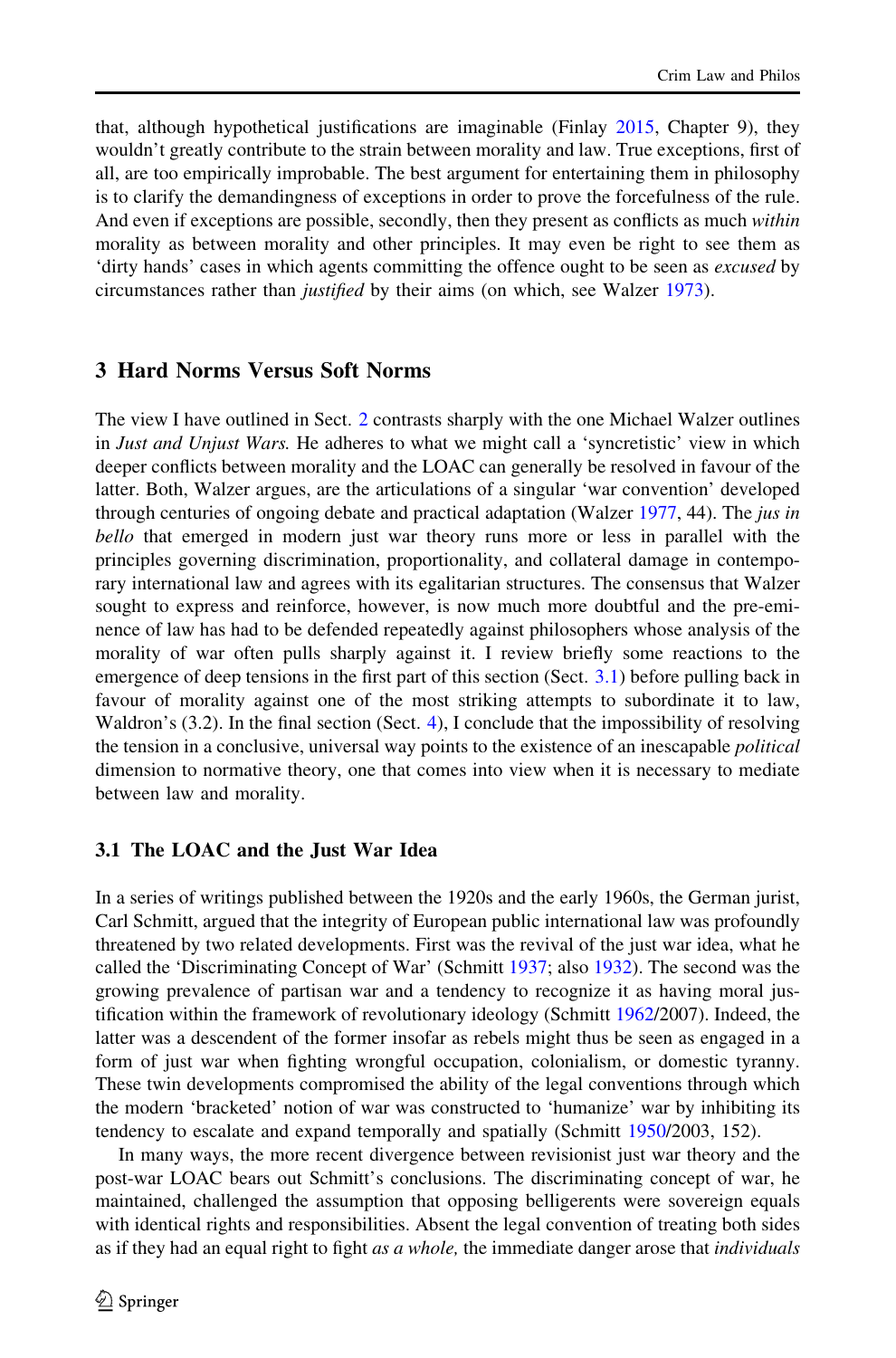would be held accountable according to different standards. It would depend on whether they contributed to what was seen as a *just* or an *unjust* war. If belligerent powers came to see themselves as engaging in war for the sake of justice and against those (by hypothesis) opposing it, then it would tempt them to dehumanize their enemies and to disregard legal restraints in pursuing victory. The recognition of irregular, rebel forces undermined the classical concept of war by removing one of its brackets directly: instead of treating war as a formal, legal condition triggered by declaration of hostilities between sovereign states, recognizing wars involving non-state parties meant that war might occur in any circumstances where it was thought either that rebels had just cause, morally speaking, or where the material fact of warlike acts created a *de facto* state of war. In either case, it challenged the sovereignty of the state and the authority of governments, bringing their political existence into question as soon as they faced armed internal opposition.

Schmitt's diagnosis suggests a first reaction that we might try to take to the tension between the LOAC and the morality of rebellion: subordinate the latter to the former, suppressing the conclusions of just war moral analysis where they conflict with the law and the states system it is premised on. This seems unsatisfactory, however. It would demand that lawyers and nonlawyers alike bury their heads in the sand in order to ignore both the philosophical and the historical developments of the past number of decades. Philosophically, the theory of the just war has enjoyed a continued revival since Schmitt wrote about its legal consequences. And, historically, the Discriminating Concept of War is arguably too deeply entrenched in international law to ignore, given its echoes in the United Nations Charter, in the recognition of rights of self-determination, and more recently in the emerging norms of the Responsibility to Protect. These recognize not only the wrongfulness of waging wars without moral justification but also the possibility that war might be legitimate when faced with international aggression as well as crimes against humanity, war crimes, and genocide. The just war genie is well and truly out of the bottle (Neff [2005](#page-17-0), Section IV).

If the first possibility for addressing conflict between law and morality was a Schmittian legalism, the alternative might be a moralism in which the question of law is set aside entirely in favour of a purely moral analysis of the rights and wrongs of war. What it might give rise to is suggested by Cécile Fabre's account of 'cosmopolitan' just war theory. Fabre restricts her focus to 'the moral principles that should guide our resort to and conduct in war' and brackets the question of whether the current LOAC ought to be changed or remain the same [\(2012](#page-16-0), 12). It is not entirely clear whether she thinks that her account of the 'first-best' morality of war ought ever to be followed directly even by those with just cause. But it illustrates what might happen if we did follow a purely moralistic account of the ethics of armed conflict.

As a revisionist, Fabre believes those who lack a just cause simply have no moral right to fight. By contrast, those with a just cause grounded in cosmopolitan principles sometimes enjoy moral permissions that greatly exceed those that would be granted under the LOAC. If abiding by the law would condemn them to defeat from the outset, irregular soldiers fighting an asymmetric war against militarily superior enemies might be permitted the use not only of civilian disguise, but also the coercive use of civilian shields and, in truly extreme cases and against genocidal enemies, terrorist attacks against innocent civilians (Fabre [2012](#page-16-0), Chapter 7). The chief determinants of whether such tactics are ever justified are (a) the justice of the cause being pursued, (b) the degree to which adhering to the rules is likely to compromise efforts to secure it, and (c) the overall proportionality of adopting such legally prohibited methods. If the latter exceeds a certain threshold, then the benefits of fighting in this way countervail against its *pro tanto* wrongfulness and it may be justified.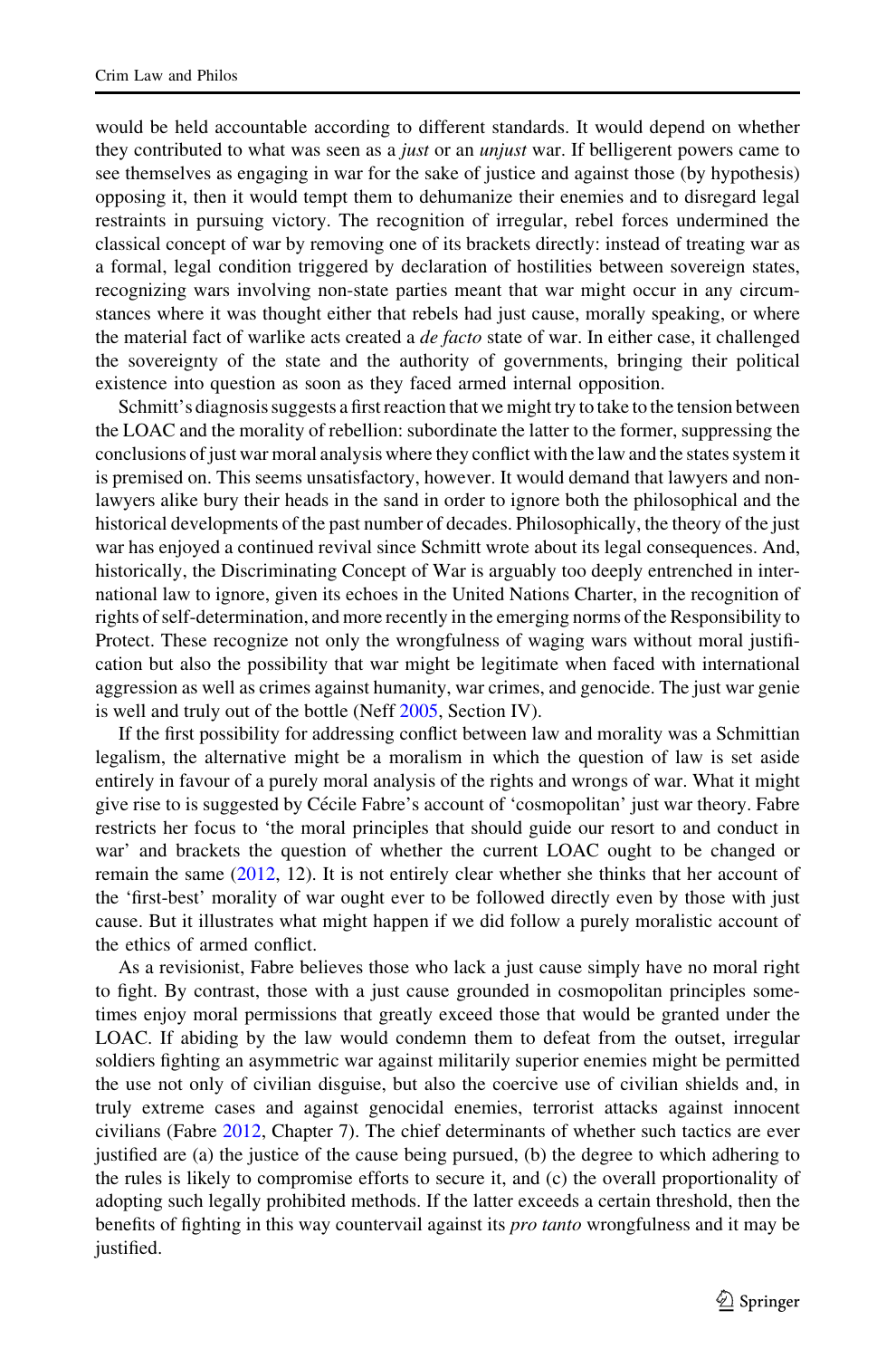While it will be evident that I am sympathetic to the idea that legal rules might be overridden for moral reasons in certain circumstances, it is clear that a theory built on this sort of purely moral analysis couldn't claim hegemony over the entire normative field of armed conflict. As Fabre herself writes, 'a full normative account of war should not merely delineate first-best principles for war, but also (morally directed) second-best principles which can be enshrined in the law'  $(2012, 12)$  $(2012, 12)$ . One way in which the more purely moral perspective might be maintained while doing this is through *legal* revisionism, a thought pursued at different times by both David Rodin and Jeff McMahan. Eventually, both have suggested, it might be possible to harmonize law with (deep) morality to a greater extent than is now the case. Rodin envisages global political reforms, for instance, within which the current principle of national defence would be replaced by something closer to global policing under international law ([2002\)](#page-17-0). McMahan speculates about the potential to use an international court to arbitrate over the justice of particular wars and, hence, to advise soldiers as to whether they should fight or defy orders to do so  $(2008, 41-3)$  $(2008, 41-3)$  $(2008, 41-3)$ .

If the just war idea cannot itself be suppressed in favour of an egalitarian, formalist international law of armed conflict, and if, moreover, it is not likely—as revisionists acknowledge—that the LOAC will be radically altered in the immediately foreseeable future, then we are still left with a problem. How should the normative consequences of the Rebel Principle that I mapped out in Sect. [2](#page-3-0) be managed?

I now turn to Waldron's claims about the force of NCI and his argument that, as a 'deadly serious convention,' it cannot be overridden by the claims that revisionists like McMahan make on the basis of the 'deep' morality of war. Were he right, it could partially solve the problem by placing law prior to morality and eliminating exceptions of the sort I outlined in Sect. [2.2](#page-6-0).

#### 3.2 Deadly Serious Conventions; Deadly Serious Causes

Waldron's argument  $(2010)$  $(2010)$  is that NCI is binding on combatants in all circumstances<sup>8</sup>: even if there were cases where the culpability of civilians was sufficient to bring their moral immunity into question, he argues; and even if, per McMahan's analysis of the deep morality of war, the principle of NCI ought to be interpreted as defining mala prohibita rather than reflecting deeper convictions about *mala in se*; the legal obligation to respect the immunity of non-combatants and eschew terrorist methods is 'deadly serious' in a way that makes violating it a profound moral wrong. Deadly seriousness is identified with 'its responsiveness to an important underlying reason, namely the mitigation of the savageries of war, and […] the consequences of […] violation.' If 'powerful entities' undertake 'sustained violations as a matter of policy,' Waldron argues, then it jeopardizes the 'collective good' at which the convention aims by threatening to overturn a practice whose roots are shallow and which is always precarious in international politics. Relatively few states or 'armed organizations' have 'military doctrines' and the temptation to abandon them in favour of unrestricted warfare will grow with the rate of non-compliance by these powerful entities ([2010,](#page-17-0) 105).

If correct, then Waldron's analysis would resolve conflicts in favour of law in cases where a more purely moral analysis might propose breaking it. I think, however, that it pays insufficient attention to the precise nature of the tensions arising between morality and

<sup>&</sup>lt;sup>8</sup> Waldron doubts the assumption that moral guilt or responsibility for things like unjust war can render civilians morally liable to killing in any case; he merely grants for the sake of argument the possibility of tensions between law and morality of the sort discussed in the argument I engage with in Sect. 3.2.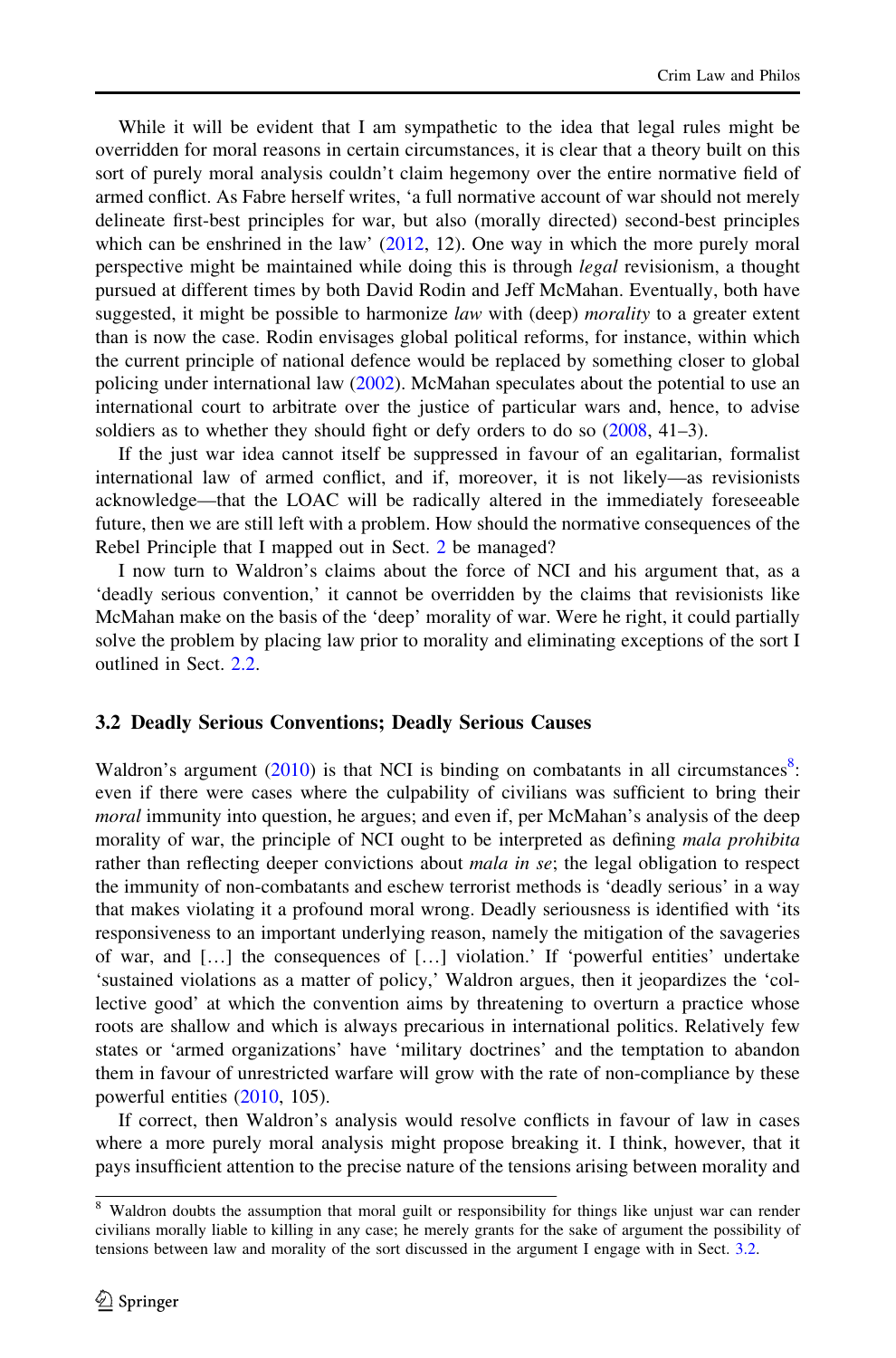law. These vary according to the deontological status of the action considered from each perspective and the kind of solution that we ought to prescribe most likely varies with the tension too. Setting aside cases where morality and law simply agree regarding a particular type of action,  $x$ , the following all remain possible:

- (1) Moral permission; legal prohibition.
- (2) Moral justification; legal prohibition.
- (3) Moral prohibition; legal permission.<sup>9</sup>
- (4) Moral duty; legal prohibition.
- (5) Moral prohibition; legal duty.
- (6) Moral prohibition; legal justification.

In cases that have the characteristics of (1), a law that was morally justified on the whole would trump what morality might otherwise have permitted as regards  $x$ . Insofar as morality might say that whether an agent performed or forbore from  $x$  was not wrong in itself and that, therefore, doing  $x$  was morally a matter of indifference in the absence of a legal prohibition, the legal view that *doing*  $x$  is wrong would prevail.

Contrariwise, in cases like (3), morality presumably trumps legality, all else being equal. You ought not to do something that is immoral, that is to say, even if it is not prohibited by law. How forceful the injunction against such actions is varies depending on the nature of the moral wrong. Think, for instance, of infidelity between spouses or lovers which might be frowned upon morally in a secular democracy but is not legally prohibited. Compare that sort of case with the predicament of someone conscripted by a sovereign state to fight in what they believe to be an unjust war, which is also a case of (3).

By contrast, cases that have the characteristics of (4) and (5) are much less clear. While we might generally think there are reasons to let the law prevail in such contests, we really do need to know a lot more about the reasons for the duties and prohibitions on both sides before we can make any confident pronouncements on a particular case. Finally, cases like (2) are also hard to be confident about in the abstract. On the face of it, they seem like cases of (1) but it depends on the nature of the justification. Weaker justifications might resemble permissions; stronger ones might run closer to duties and, hence, might obligate to some degree. The question is: which types of tension are typical of the cases that we have to think about in the normative theory of war?

My suspicion is that the degree to which morality and law can conflict in such cases has been underplayed at times due to an implicit miscategorization of the tensions. Whereas philosophers treat them as cases like (1), they would turn out, if scrutinized more carefully, to be cases of (4). The reason for this is as follows. Properly understood, just war theory sees the resort to armed force as permissible only in circumstances where it is *justified*. It is

<sup>&</sup>lt;sup>9</sup> It might be objected by international lawyers, Alejandro Chehtman suggests (personal communication), that killing in war isn't *permitted* as such; rather, the law 'confers on [individuals] an immunity from punishment or other legal consequences.' I agree that the status of wartime killing is ambiguous but believe it is nevertheless accurate to characterize the upshot of some authoritative legal sources as amounting to a 'permission.' For instance, according to the International Committee of the Red Cross Commentary on the Additional Protocols, article 43 of Additional Protocol 1 sought to eliminate some of the ambiguity in the Third Geneva Convention on precisely this head, writing that, '[t]he Conference considered […] that it should be explicitly stated that all members of the armed forces [with the exception of medical and religious personnel] can participate directly in hostilities, i.e., attack and be attacked' (Sandoz et al. [1987,](#page-17-0) 515). Consequently, article 43.2 of Additional Protocol 1 states: 'Members of the armed forces of a Party to a conflict […] are combatants, that is to say, they have the right to participate directly in hostilities.' The ambiguity between *permitting* and *not punishing* comes out most forcefully when the law and morality are considered together. See, for example, Janina Dill and Henry Shue ([2012](#page-16-0), 319).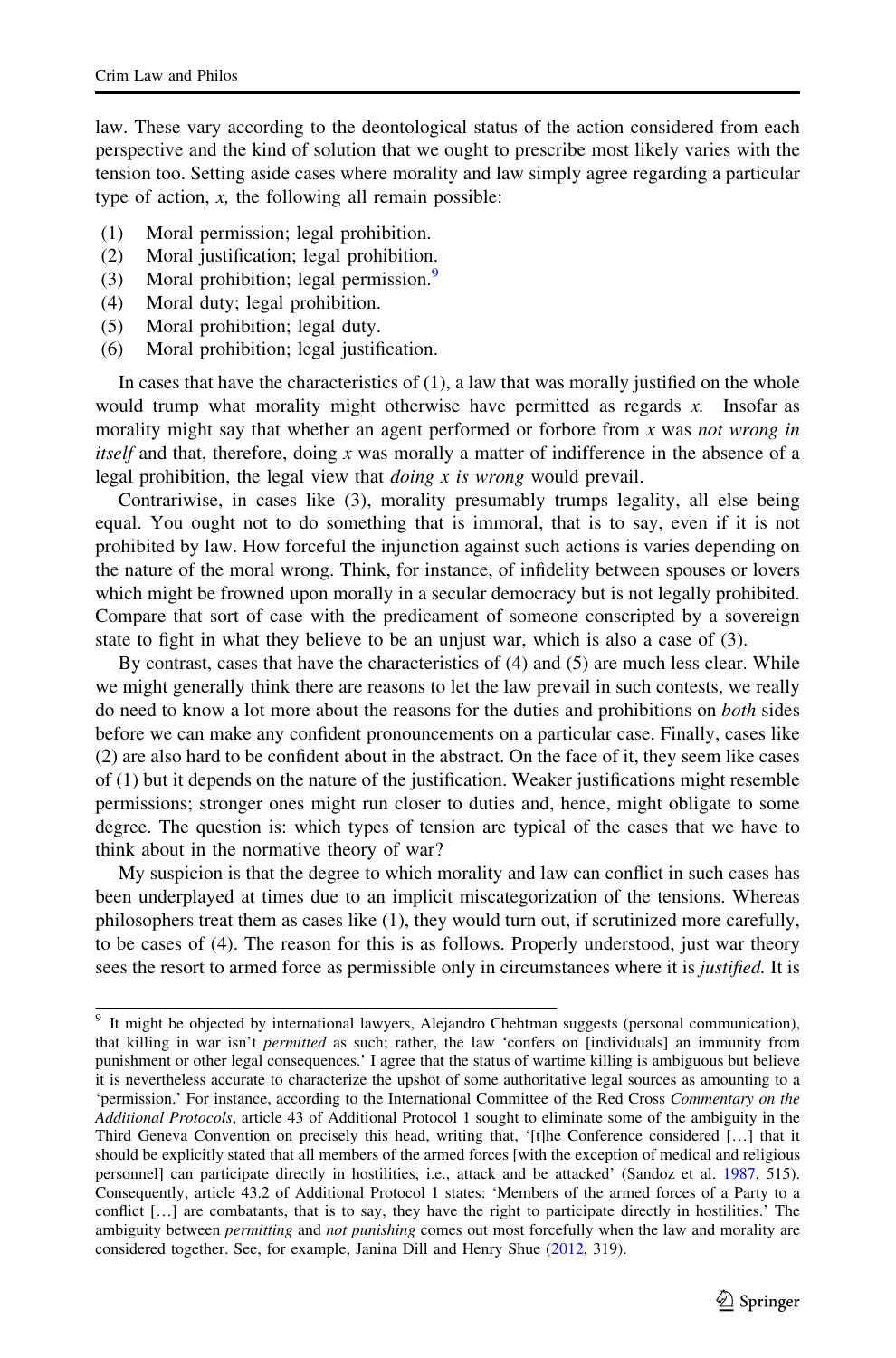not a matter of whimsical discretion; matters of grave moral importance must be at stake. And, uncontroversially, armed force is *justified* in this sense *only where there is something* at stake that is of such grave moral importance that it can sanction the resort to force.<sup>10</sup> Such, in fact, would the gravity of a cause have to be before it would be sufficiently important to warrant a resort to war that we would be as justified in calling it a 'deadly serious cause' as Waldron is in calling NCI a 'deadly serious convention.' Deadly serious causes are those that provide reasons for resorting to force that are sufficiently weighty to countervail against the reasons that usually prohibit (large-scale, organized) killing; the only reasons weighty enough to do so, I submit, are duties (not mere preferences or whims). The emphasis that theorists of justified war almost invariably place on 'necessity,' however interpreted, reflects this thought: you can only justify a resort to the lethality of war if you have to.

In just war theory, therefore, *can implies ought*, so to speak, to reverse Kant's maxim, since the permission to commit to such an extreme course of action could only arise following an obligation. There is, however, a partial caveat to this claim. Not only must the cause of war be deadly serious but the chance of success and the balance of relevant risks and costs versus expected gains it aims at (discounted for probability) must be auspicious enough to make it worth the perils of pursuing it. Such prudential constraints on justification, however, might conceivably render two alternative courses of action, one involving arms and the other not, equally proportionate or nearly so (where Proportionality compares their respective gains with doing nothing at all). And even if we adopted an ad bellum condition of Necessity, according to which war was justified only if it could demonstrate significant net advantages in the balance when compared with alternative courses of action, the two rival strategies could still turn out to be justifiable to a roughly equal degree given the right balance of risks and costs arising from each. This caveat, however, doesn't constitute an objection to the basic claim about deadly serious causes. In a case where war and an alternative strategy both satisfied Proportionality and where war lay on the borderline between satisfying Necessity and not satisfying it, it shouldn't distract from the fact that both options are justifiable with reference to the same *deadly serious causes* and it is obligatory to choose one of them. Whichever is chosen, it must then be pursued with the same deadly seriousness.

If my reasoning is correct about can implying ought in questions of morally justified violence, then armed conflicts seeming to present just combatants with a conflict of the sort indicated by (1) will turn out on closer scrutiny actually to be cases of (2) and these, in turn, will actually have the same complexion as (4). For rebels to claim just cause to wage war against their rulers they must, by this argument, be able to show that they are responding to an injustice or threat of one that is *deadly serious*, i.e., weighty enough to warrant such a perilous course of action. Such causes generate obligations not only to fight but also, presumably, to make necessary efforts to win. I suggested in Sect. [2](#page-3-0) that some tactics prohibited by the LOAC are likely to be necessary in some cases to maximize chances of success. If this is sometimes true, then methods that violate NCI are sometimes morally obligatory even while they are legally prohibited.

Given the circumstances outlined in the hypothetical cases discussed in Sect. [2](#page-3-0), it is arguable that resorting to prohibited tactics could also be *reasonable* in some instances, given failures to comply with the LOAC by government forces along with the other conditions indicated in Sect. [2.2.](#page-6-0) In circumstances of that sort, if an alternative to the

 $10$  On the claim that just wars cannot be a matter of moral discretion, see Oberman ([2015\)](#page-17-0); for a divergent view, see Zohar [\(1996\)](#page-17-0).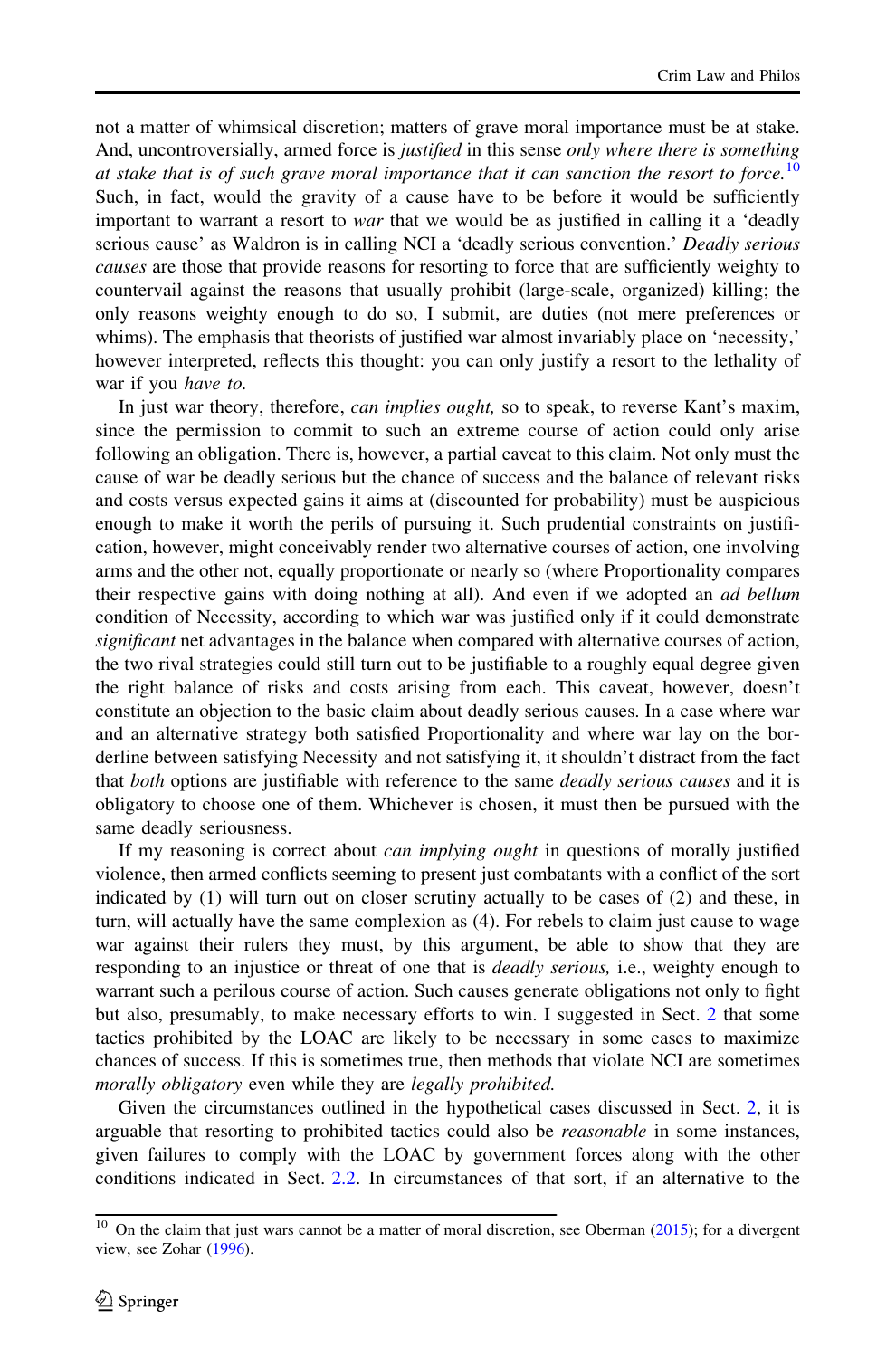<span id="page-15-0"></span>LOAC could be followed by legitimate rebels that satisfied both deep moral commitments to respect the immunity of the innocent *and* a deadly serious obligation to fight effectively against grievous wrongs and threats to the innocent, then we might invert the formula that Haque offers for justifying the deviations that the LOAC makes from morality: *deviation of* conduct from the LOAC is justifiable if, by directly following the morality of war rather than the LOAC, combatants will reduce the overall seriousness of the moral wrongs they will inevitably commit (cf. Haque  $2014$ ,  $86^{11}$ ).

### 4 A Political Theory of the Ethics of War

In contrast to Waldron, my view is therefore that neither type of norm—the moral nor the legal—can entirely dominate across all cases, universally effacing or negating the legitimacy of the other. If a direct clash of the sort characterized above is possible in which a moral duty directly contradicts a legal prohibition, as I have argued, then the deadly seriousness of legal convention cannot on its own account for a uniform practice of settling the conflict in favour of law. Which norm ought to prevail depends on the specificities of the case: which, in the circumstances, is more 'deadly serious,' the cause or the convention? This is why I think neither moral philosophy nor the LOAC can encompass the normative field as a whole. Both have to be accommodated and their mutual relations mediated within a broader *political* theory of war ethics.

It may very well be true that the right answer will usually be to follow NCI and the LOAC. But if exceptions to this rule are possible, then we need some way of figuring out which is the right approach in each case. This we can do only once we analyze each concretely, evaluating the various moral and political values at stake in it. And if the question of tactics and *jus in bello* requires a wider normative political perspective capable of mediating between the respective claims of morality and law, so too does the question of recognition. To determine in a normatively satisfying way whether an individual rebel ought to be regarded as a legitimate combatant with the privileges of belligerency in the first place perhaps more immediately raises questions falling within the purview of political theory: concerning, for instance, the degree to which the competence of a warring side depends on such matters as popular preferences, consent, authorization, or representativeness (Finlay [2015,](#page-16-0) Chapter 6).

Analysis of all these matters ought to be informed by both morality and law but also has to address itself to a concrete specificity that neither is equipped to account for fully. Once we had established, for instance, that rebels were fighting for a cause of the right sort, morally or legally, we need to know how much the goods and rights they aimed to secure were worth to those on whose behalf they fought. How much risk are the members of this group willing to take—personally—in pursuing them? Are they willing to risk their lives for them? Hence, can a rebel group that acts in such a way as to bring about an armed conflict claim to do so in the interests of its putative beneficiaries as those beneficiaries define them? And if the only war with a chance of securing those goals requires irregular methods which distribute those risks widely across the population as a whole, can it claim to have the mandate of those people who will bear that burden in carrying it forward? Determining how best to weigh the competing claims of morality and legality, justice and

<sup>&</sup>lt;sup>11</sup> Haque writes, by contrast, that 'the deviation of law from morality is justifiable if by directly following the laws of war rather than the morality of war combatants will reduce the overall seriousness of the moral wrongs they will unavoidably commit.'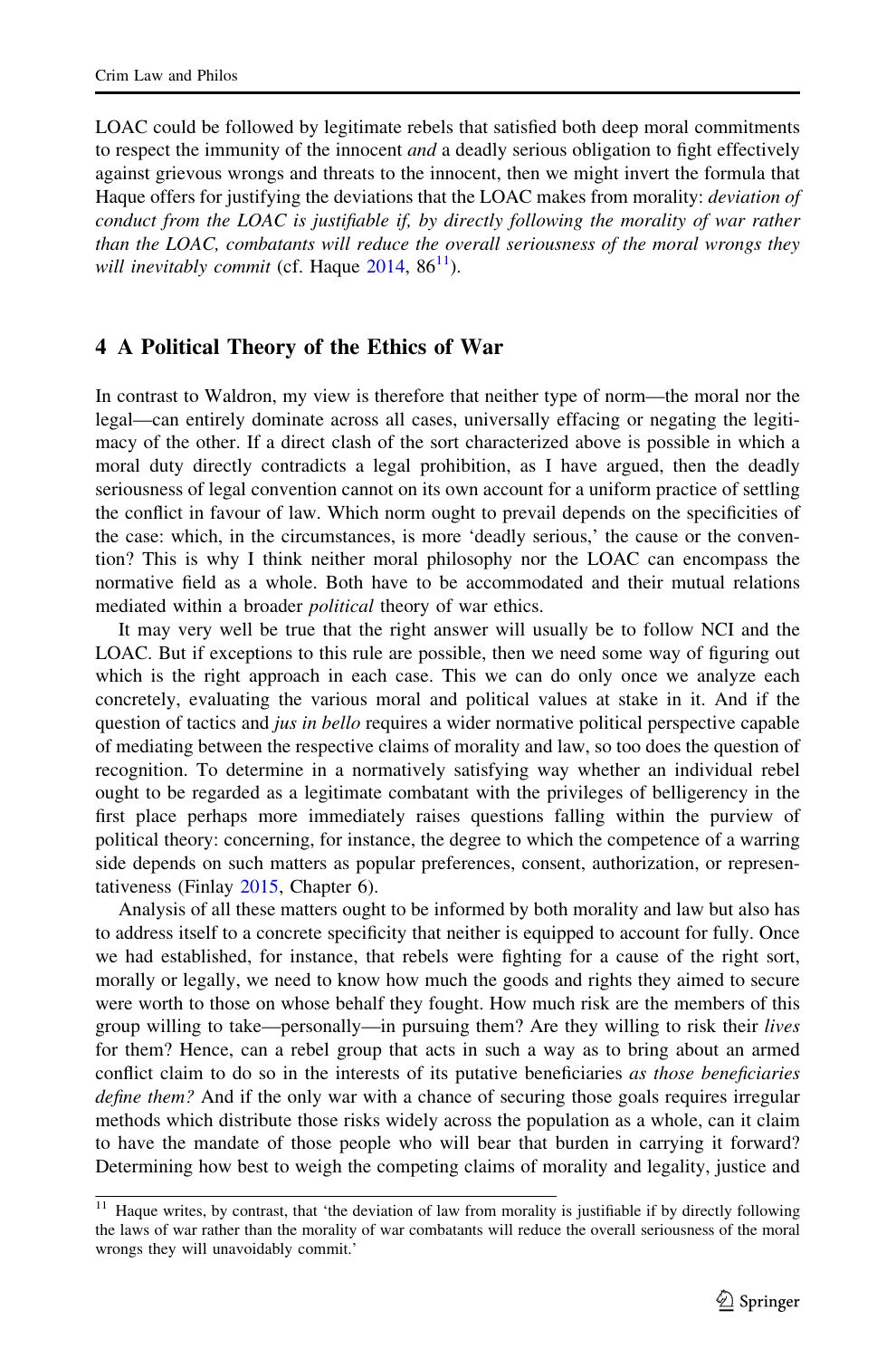<span id="page-16-0"></span>law, in light of the answers to questions such as these is a classic problem of practical, political judgment.

For these reasons, to return to the question I raised in the introduction, the normative field of armed conflict is greater than that which the LOAC is able to navigate solo. Not only is it necessary to take account of deep moral theory and the moral perspective of just war theory, it is also necessary to negotiate their relationships with law by reflecting on the political dimensions of conflict in concrete cases. An adequate normative framework for thinking about and engaging in public debate concerning the wrongs of terrorism and the rights of rebels cannot, therefore, be limited to the framework of the LOAC and the category of War Crimes. But nor can it rely entirely on moral theory and its direct application to armed conflict. What we need is a three-dimensioned account that takes legal, moral, *and* political judgments into consideration. Only in this way can we provide a sufficiently principled, comprehensive, and supple framework for public-political debate about the ethics of contemporary political violence.

Open Access This article is distributed under the terms of the Creative Commons Attribution 4.0 International License [\(http://creativecommons.org/licenses/by/4.0/\)](http://creativecommons.org/licenses/by/4.0/), which permits unrestricted use, distribution, and reproduction in any medium, provided you give appropriate credit to the original author(s) and the source, provide a link to the Creative Commons license, and indicate if changes were made.

### References

- Biggar, N (2013) 'Christian Just War Reasoning and Two Cases of Rebellion: Ireland 1916–1921 and Syria 2011-Present,' Ethics and International Affairs 27.4: 393–400.
- Buchanan, A (2013) 'The Ethics of Revolution and Its Implications for the Ethics of Intervention,' Philosophy and Public Affairs 41.4: 292–323.
- Cullen, A (2010) The Concept of Non-International Armed Conflict in International Humanitarian Law. Cambridge: Cambridge University Press.
- Dill, J, and H Shue (2012) 'Limiting the Killing in War: Military Necessity and the St Petersburg Assumption,' Ethics and International Affairs 26.3: 311–33.
- Dobos, N (2011) Insurrection and Intervention: The Two Faces of Sovereignty. Cambridge: Cambridge University Press.
- Doyle, M (2015) The Question of Intervention: John Stuart Mill and the Responsibility to Protect. New Haven: Yale University Press.
- Draper, K (2016) War and Individual Rights: The Foundations of Just War Theory. New York: Oxford University Press.
- Fabre, C (2012) Cosmopolitan War. Oxford: Oxford University Press.
- Finlay, C (2013) 'Fairness and Liability in the Just War: Combatants, Non-Combatants, and Lawful Irregulars,' Political Studies 61.1: 142–60.
- Finlay, C (2015) Terrorism and the Right to Resist: a Theory of Just Revolutionary War. Cambridge: Cambridge University Press.
- Finlay, C (2017) 'The Perspective of the Rebel: a Gap in the Global Normative Architecture,' Ethics and International Affairs 31.2: 213–34.
- Fletcher, G (2002) Romantics at War: Glory and Guilt in the Age of Terrorism. Princeton: Princeton University Press.
- Haque, A (2014) 'Law and Morality at War,' Criminal Law and Philosophy, 8.1: 79-97.
- Held, V (1991) 'Terrorism, Rights and Political Goals,' in RG Frey and CW Morris (eds.) Violence, Terrorism and Justice. Cambridge: Cambridge University Press: 55–84.
- Ignatieff, M (2002) 'Human Rights, the Laws of War, and Terrorism,' Social Research 69.4: 1137-58.

Kennedy, D (2006) Of Law and War. Princeton NJ: Princeton University Press.

McMahan, J (2008) 'The Morality of War and the Law of War,' in D Rodin and H Shue (eds.) Just and Unjust Warriors: the Moral and Legal Status of Soldiers. Oxford: Oxford University Press: 19–43.

McMahan, J (2009) Killing in War. Oxford: Oxford University Press.